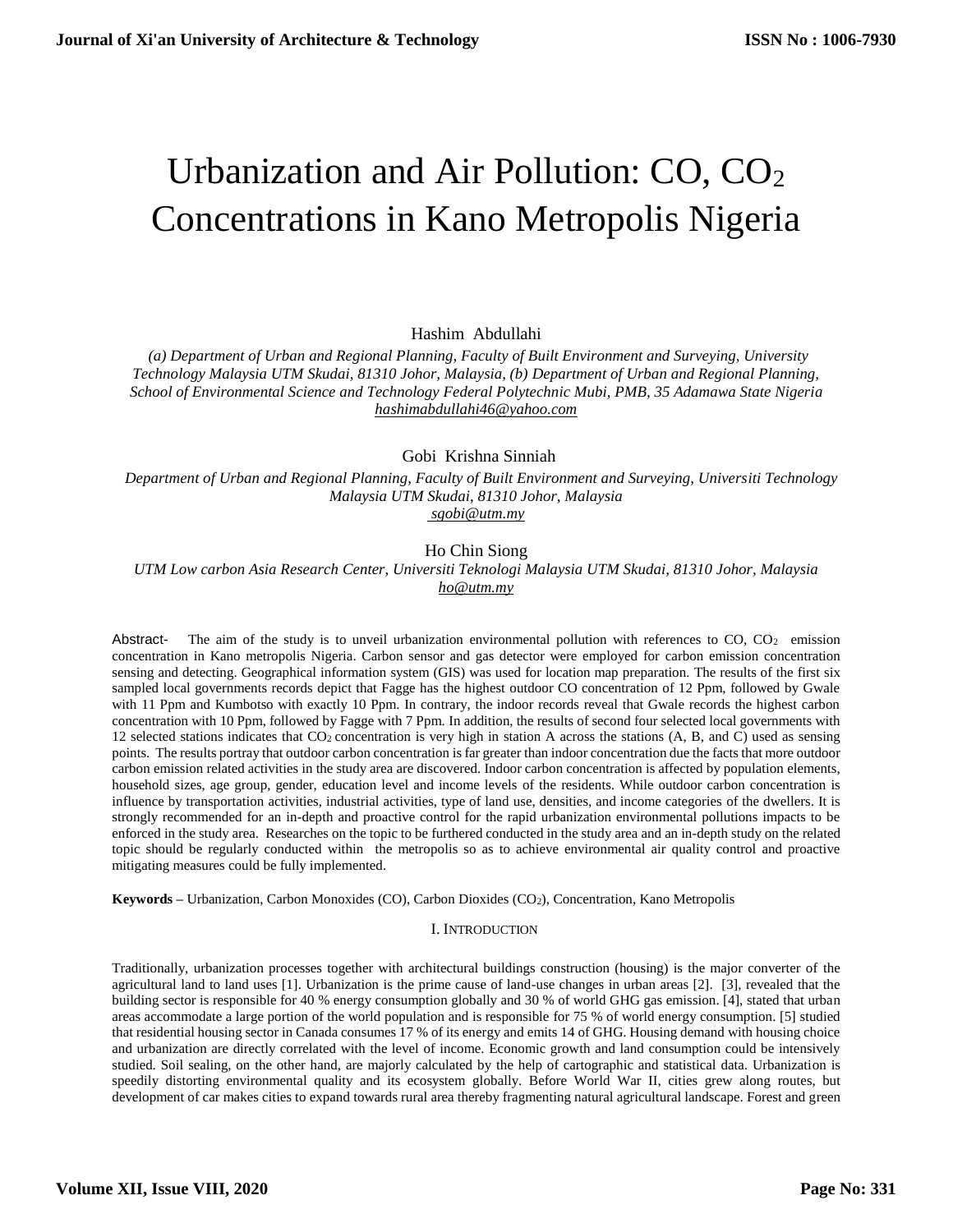belt that envelop and surrounded cities are vital parts of its ecosystem. Public green belt, therefore, improves the urban quality [1]. [6], comment that land use and climate intensity play an important role in spatial patterns of confrontation within the scope of biological elements together with socio-economic drivers. These result in very active gradients structuring European Ecosystem Services (ES) bundles. [7], environment and human health are facing great threats with regards to atmospheric pollution of Sulphur dioxides (SO<sub>2</sub>). [8], comment that, the study solely focuses on the air quality in Belgaluru India. [9], comment that, study covers period 2005 to 2016 with special emphasis to air pollutants concentration. The scholarly research dwells on the concentrations and accumulations together with characterization of BTEX with the study area of Tehran. Ecosystem is environmentally and seriously being affected by particulates matters [10]. Ecosystem is receiving very great treats of mercury emission as one the major global pollutants [11]. [12] stated that land profiles, metrological conditions together with microclimate when sum up together are factors very in influential and influencing water dew. [13], respiratory chronic related diseases are the direct product of air pollution. The study uncovers around 4.2 million death across the globe and area because of the outdoor pollution [14]. China is significantly now and receiving, controlling, and mitigating predicaments and challenges of dramatic and rapid urbanization and socioeconomic development [15]. This study therefore aim is to unveil urbanization challenges with emphasis to environmental pollution directly connected to carbon monoxides and carbon dioxides emissions in Kano Metropolis Nigeria (KNMA).

## II. URBANIZATION AND ITS ENVIRONMENTAL IMPLICATION

#### *2.1 Environmental Pollution and Urbanization*

The study assessed rapid urban growth in Kano metropolis with references to  $CO$ ,  $NO<sub>2</sub>$ , and  $SO<sub>2</sub>$  concentration and its impacts on the on-going global COVID-19 pandemic [16]. [17], comment that the study calculated and determined concentration of black carbon (BC) and  $PM_{2.5}$  in a moderate city of southern Brazilian cities. [18], the study focused on the measurement at the major and busy streets in 2006 and in Stockholm with reference to concentration along Kernsides of NOx, black carbon (BC), and the sum total particles with 4nm diameter together with sizes distribution number ranging 28-410nm. [19], in the Southern Europe, the key and integral air pollutants is the ground level ozone $(O_3)$ . [20] comment that, the study shows in nearby rural areas in European Countries and USA poses upper ground -level ozone (O3) than its corresponding urban areas. [21], the study employed Dynamic Land Ecosystem Model (DLEM) for the evaluation of the extend of urbanization in United States between 1945-2007. [22], comment that trees could have air pollution effects directly which could obviously observe within its life cycles of its physiological processes. [23], the study employed in its air pollution assessment survey of biomonitoring indicator of epiphytic lichens. [24], Lichens was employed for the evaluation of air pollution with the study landfill. [25], the study focused on the consequential effects of pollutants on the immune physiology of marine wildlife in relation to disease. [26], the study dwells on discovering related health effects on polar bears in relation to industrial pollutants transported over long period of time. [27] comment that Artic Council has a special working group named Artic monitoring and assessment program (AMAP) solely responsible for active and effective Artic ecosystem monitoring by evaluating contaminants. The study handled and evaluated environmental impacts of urban growth in Kano metropolis with emphasis to land use cover changes (LUCC) towards low carbon society development [28]

In addition, [29], the scholar elaborates that global weather system is directly being affected by Amazon and it regulates its regional climate specifically its precipitation in conjunction to its ecosystem. [30], in Artic, emission sources have significant effects on human health when its consistently and persistently expose to the organic pollutants. [31], the scholars employed black carbon indicator to assess fossil fuel combustion with the aid of on – bicycle air pollution concentration. [32], the work focused on the black carbon (BC) to the commuter directly collected from biodiesel and diesel buses within Curitiba city of Brazil. [33], the study uncovers that countries using old technologies and contaminated fuels, its urban commuter receives large proportion of air pollution. [34], the study employed ozone(O<sub>3</sub>) concentration within the study period of 2015 to 2016 using 1497 selected station for the study in China. [35] the work takes its sources from experts and specialists within the trajectory of climate change, air pollution tremendous effects on the ecosystem from the  $27<sup>th</sup>$  conference. [36], the study evaluated defoliation crown anticipated in 2050 within 3 climates with one nitrogen scenario as the primary aim of the study. [37], land use in China significantly affects its grassland between 1961-2000 and it was a very weak for carbon sink. This is the result of Dynamic Land Ecosystem Model (DLEM) simulation. [38], the scholars effectively connect and correlate climate change, environmental impacts of climate change on air quality and its consequential on vegetation of the case study employed for the study. [39], dynamic land ecosystem model (DLEM) was employed for the calculation and determinations of carbon storage with connection to assess its environmental changes within 1971 to 2001 in the study area Great Smoky Mountain National park.

#### *2.2 Theoretical syntheses of carbon society models, policies, and principles*

These forms the contents of Policies, Acts, and other related environmental challenges issues. These innovations have been in usage in the World and are used as mechanism of mitigating climate change issues. Waste to Energy (WtE) is an active technique that uses renewable energy (RE) to mitigate solid waste predicaments. Malaysian Acts of 2007 of MSW covers solid waste from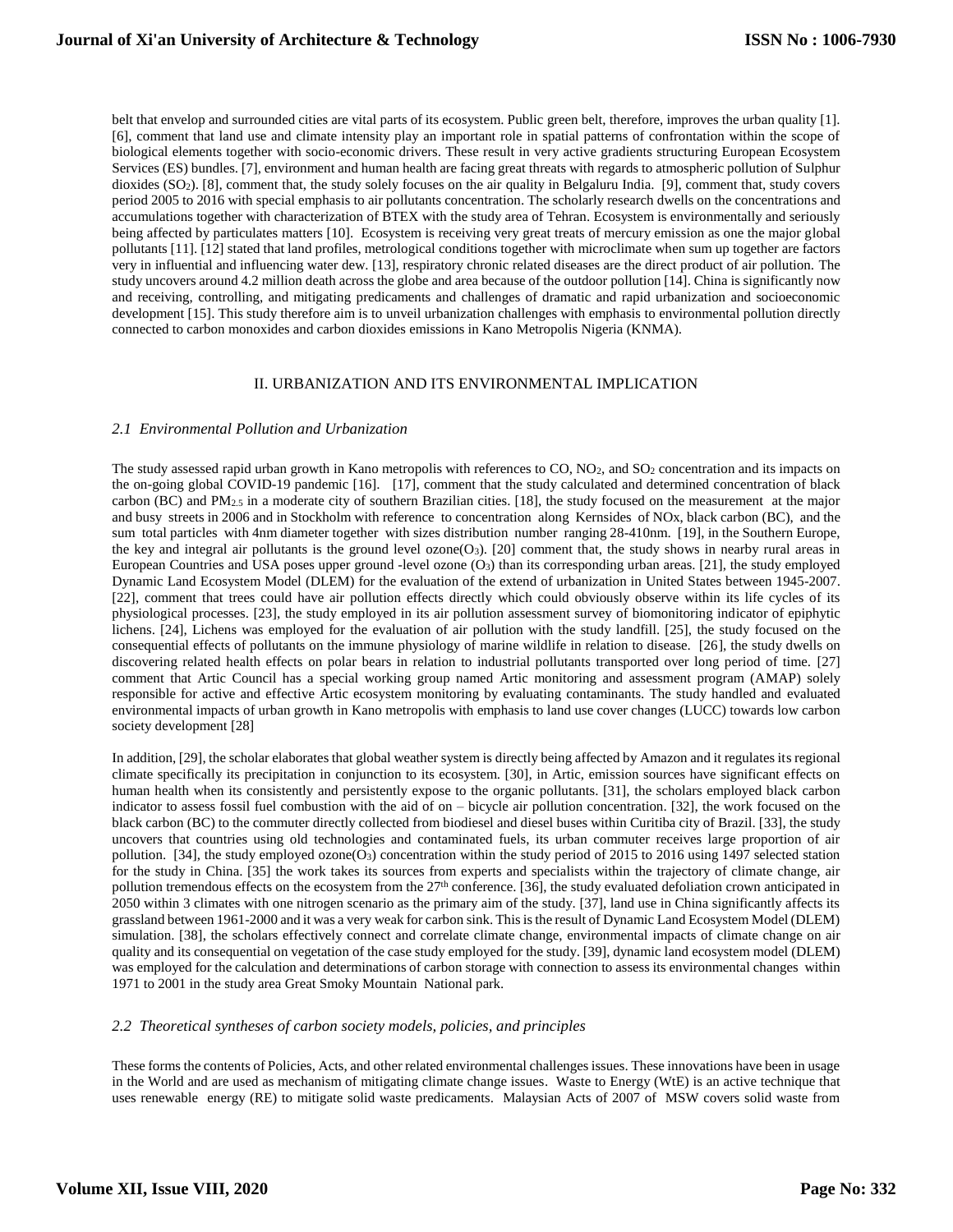households, commercials and public solid waste [41], the research conducted used the following dependent variables; oil price, coal price, gas price, temperature, availability, stock price, commodity, corporate risk premium, carbon price, carbon off set price and overall location. Passive House Planning Parkage (PHPP) is an energy software principally used to determined energy performance [42]. Over heating bench mark was used based on Passive house criteria. The work conceptualized and method integrated literature on innovation together with social inclusion and LCD [43]. Data was obtained through website and in-depth face- to -face interview conducted [44]. Data was collected through web-based survey and econometrics approach [45] and [46]. The work utilized socio-technical building performance in developing eco-housing in UK [47]. Data was collected through webbased survey. Codes for sustainable Homes is best technology chosen for housing developers in reaction to low carbon society and stated Nine areas essential as; energy/carbon, pollution , water, health and well- being, materials , management , surface water runs off, ecology and solid waste [45]. The work conceptualized and integrated literatures on innovation and social inclusion [53]. Four categories Energy efficient improvement, renewable energy development, sector structure adjustment and carbon sequestration. In China local governments plays vital functions in the constructions of low carbon city and model was formulated for anticipating the trend of carbon emission [48].

AIM endues AIM, Energy snap shot, Exss, Bilan and MARKAL but ExSS and MARKAL [49], carbon sequestering in forest [50], carbon prediction [51], Climate change and carbon Models calculations [52], European Union in its consideration developed a Cap-Trade Scheme in reaction to the general obligation of Kyoto Protocols [39]. European Union Carbon Emission Trading Scheme (EUETS) is the most functionally largest across the Globe. It allows and permits industries to acquire trade permits (permission) on market financial bases. Industries that go beyond its permissible level must purchase and acquire new additional permission in the design market. While, those that under-utilized their desirable and allowable permits level can sale its excess and this is governed by statistical modelling [39]. Carbon emission and contribution globally of African continent is not known , this is because researches conducted are but very few. The continent experiencing dramatic raise in population growth, land degradation and deforestation [53]. Literature studied so far revealed tremendous effort is being made towards low carbon society across the World as a whole. However, the study also depicts less effort is made in the subject matter in African Nations towards the development of carbon society particularly in Nigerian Housing Sector. This may be because of weak interest of the government together with lack of experts in the field. Low level of technology may have significant role in this issue together with lack of public awareness. Carbon emission and contribution globally of African continent is not known , this is because researches conducted in African are not enough. The continent is experiencing dramatic raise in population growth, land degradation and deforestation [53].

## *2.3 Building Environment Carbon Emission*

This shows an overview of the housing sector's contribution towards low carbon society development. Housing sector across the globe consume high energy with relatively high emission. This is because housing accommodate greater percentage of sociological and psychological activities in all ramifications. For examples, sleeping, cooking, indoors recreational, trading (petty trading) and some houses are used as workspaces and offices as well. All these required high energy supply and utilization (carbon emission). Yet, housing as revealed by scholars can effectively be used as a tool for implementing low carbon society plans. On the other hand, scholars unveiled the potentialities of housing sector in mitigating carbon emission. Correlation between environment , energy consumption and emission call for radical policy making. Households sizes is declining but research showed per capita energy consumption is at increase side also [54]. This is because actual demand of comforts related spaces in terms of additional kitchens, bedrooms , outdoor and indoor recreational leisure spaces are at the increase sides. Housing sector has inactive energy consumption and its related regulation [54]. Low emission Land use planning (LEC) expertise covers dramatic change of the building industry structure together with Vocational Education Training [55].

Housing industry can play a vital role in mitigating Carbon emission through transformation and development [44], Zero Carbon Building (ZCB) [56], Sustainable homes with low carbon [43] and [57], low carbon neighbourhoods, development [58], Low Carbon Infrastructure provision [59] and systematic and market shaping approaches [60]. Although , 25% relatively being the contribution of household's emission, emphasis is to the housing sector in achieving low carbon society or sustainability, Passive House Standard as defined by a new climate specific cover, Bias towards conservation, maximize energy per capita, Specified air tightness in relation to climate and Cost effective. UK codes as linked with building laws covers; Energy carbon emission (b) Water (c) Materials (d) Surface water runs off (e) Waste (f) Pollution (g) Health and wellbeing (h) Management (i) Ecology [61]. There are inequalities in energy consumption [62]. It studied carbon within 2015-2050 [63].It uncovers analysis of residential energies related [64]. [65], utilized ages, sizes, gender, level of education together with quintile as variables affecting household energy saving and carbon emission. [66], stated that future sustainbility of energy sytem of building sectors is generally accepted as integral requirement for energy improvements as well as its efficacy. [67], the resaerch dwells basically on how electricity markets could favourably influence , green gas , renewble heating together with liquids fuel markets in the future and how smoothly the later could positively influence the former. [68], comment that computer's operating system (COS) is employed by energy planners it their energy plans in the basic processes of the tool for commding and executions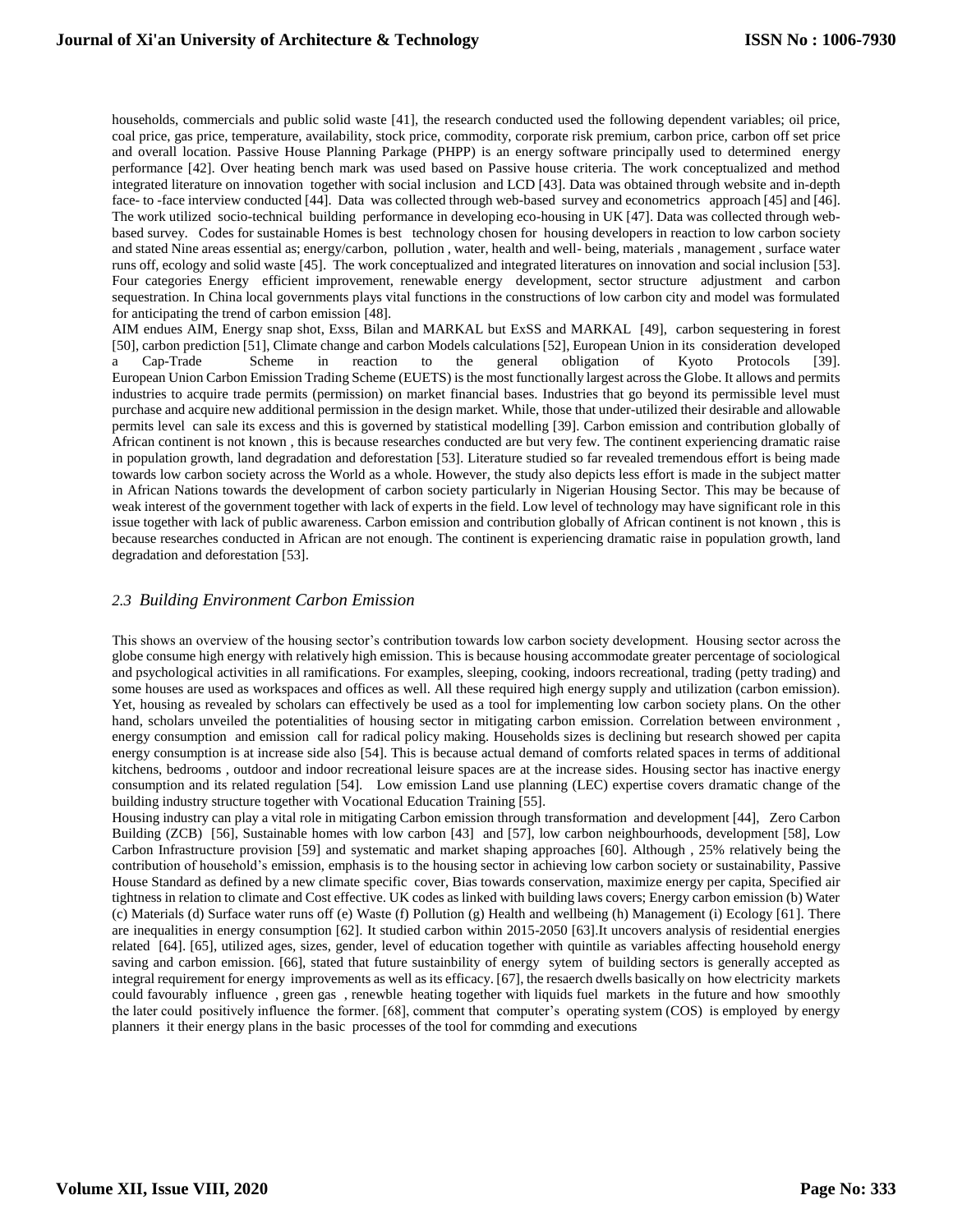## *2.4 Urbanization and Environment in Developing Nations*

[69], comment that trends of urban growth in developing nations within the span of the last two decades has witnessed significant growths. This is because of technological transformation of population growth with economics and political changes. Relatively half (3 billion) of the world population dwells in the urban settlements. Urban communities could be defined in many perspectives which include consideration of: Population density and sizes, political and administrative extent, economic functions and mix of the 3 issues above. [70], urban growth usually causes great challenges in the urban areas in the form of congestions and overcrowding, pollutions of all kinds, squatters and squalor settlements, biodiversity damages and poor environmental sanitation. The above is the product of rapid socio-economic and cultural growth together with environmental predicaments. These developed very numerous environmental challenges to Nigerian Cities. Challenges of urban growth in Nigeria and urbanization in Nigeria brought about; loose of biodiversity, green housing warming, desertification, salinization of agricultural land, air and water pollution, environmental decay, slums, insanitation, overcrowding, housing congestions and crime and violence [70]. Impacts of housing construction as supported by [2], housing construction is the major cause of soil sealing and air pollution.

#### *2.5 Urbanization and Environmental Challenges in Africa*

[71], stated that Sub-Sahara Africa is rapidly growing with a very high rate of population growth. However, the growth is horizontally rather than vertical. This causes a lot of site clearance for the city's expansion rather than skyscrapers development. This also generates high population densities, concentrations, and significant land-use changes. It is predicted and projected that, by 2050, Sub-Sahara African land use will dramatically increase by 12 times its initial sizes of the year 2000. Urban Sprawl is highly significant because of insufficient transportation mobility for poor urban dwellers to build in disaster-prone areas like areas liable to floods, rugged hilly areas, mangroves, flood plain and under the high-tension national grid power lines [71]. Also, in Africa, spatial expansion and its nature, population densities of cities, informal economies, and the nature of settlements together with governance structure have vital roles in risk reductions [71]. [72], urbanization has significantly risen in Africa from 18 % of 1950 to 40 % by 2000 with high anticipation of reaching 50 % in the year 2020 by 2050 %. Urbanization in Africa is therefore closely like developing nations. Three key players responsible for urbanization in Africa are Natural population growth, Rural-Urban Migration, and Development of rural settlement into urban.

[73], major challenges of sub-Sahara Africa are; rapid urban and high population growths but without well-organized governance that could meet the spontaneous growth needs generalization of sub-Sahara Africa include; 2/3 of its urban centers dwellers stay and live in poor housing, majorly used non environmentally friendly energy sources, inadequate potable water for large populace, poor households solid waste system, high health problems closely to parasites and infectious related diseases, high rate and frequent road accidents, urban location closely located to communicable diseases, physical hazards closely to informal settlements, and air pollutions above United Nations standards in some cities. Common risks in Sub-Sahara Africa: flooding, earthquake, drought/food insecurity, traffic accidents, politically related violence, gender sexually related issues, drowning in rivers and related, frequently animal attacked, pollution (poor air and water quality) and diseases and illness [73].

## *2.6 Urban Growth in Nigeria and Environmental Challenges of Housing Sectors*

[74], housing provides physical and social enclave and it also provides spaces for socialization. Decent and affordable housing is the most essential infrastructure in urban areas. There is going to approximately experience 17 million housing deficits in Nigeria by the year 2012. Housing predicaments in Nigeria is so huge that governments only could not easily provide an effective solution or solve the challenges. This, therefore, is paving ways for public-private partnership (PPP) Qualitative and quantitative housing predicaments is a global issue. Residential housing in Nigeria has a great contribution to the climate change within the environmental impacts through its construction process together with its useful life cycle. Agricultural activities land-use changes, forestry, and fugitive emission are the major contributors to carbon emission. The rapid rate of urbanization, 17 million of housing deficits and Inadequate infrastructure. Satisfaction surveys to evaluate housing performance. Nigeria is blessed with much abundant renewable and non - renewable energy sources. However, its energy sector remains inactive. this affects speedy economic growth in the country: Nigeria is the 6th oil reserved country of the world 5,000 billion cubic meters of natural gas and14,000 KW hydropower and Solar Radiation [74]. Bombai industrial zone of Kano metropolis has air pollution-related to its high industrial activities. [75], assessed the environmental impacts of PET bottles generations in Kano metropolis in Kano metropolis. The results indicate PET bottle waste generation was relatively very much within the metropolis. Additionally, PET disposal within the metropolis makes the environmental accosting (PET Polyethylene terephthalate). An average of 200 million PET bottles in a day is produced in Nigeria. PET bottles and related considered, bottled table water, soft drink in PET bottles, canned drinks, sachet pure water, bottled milk drinks, plastic bottle juice, soft drinks in glass bottles. [76] stated that residential 3 case study in Kano metropolis as Nassarawo, Sabon Gari and City. The Results demonstrates that the pattern of distribution and the gas skewed closely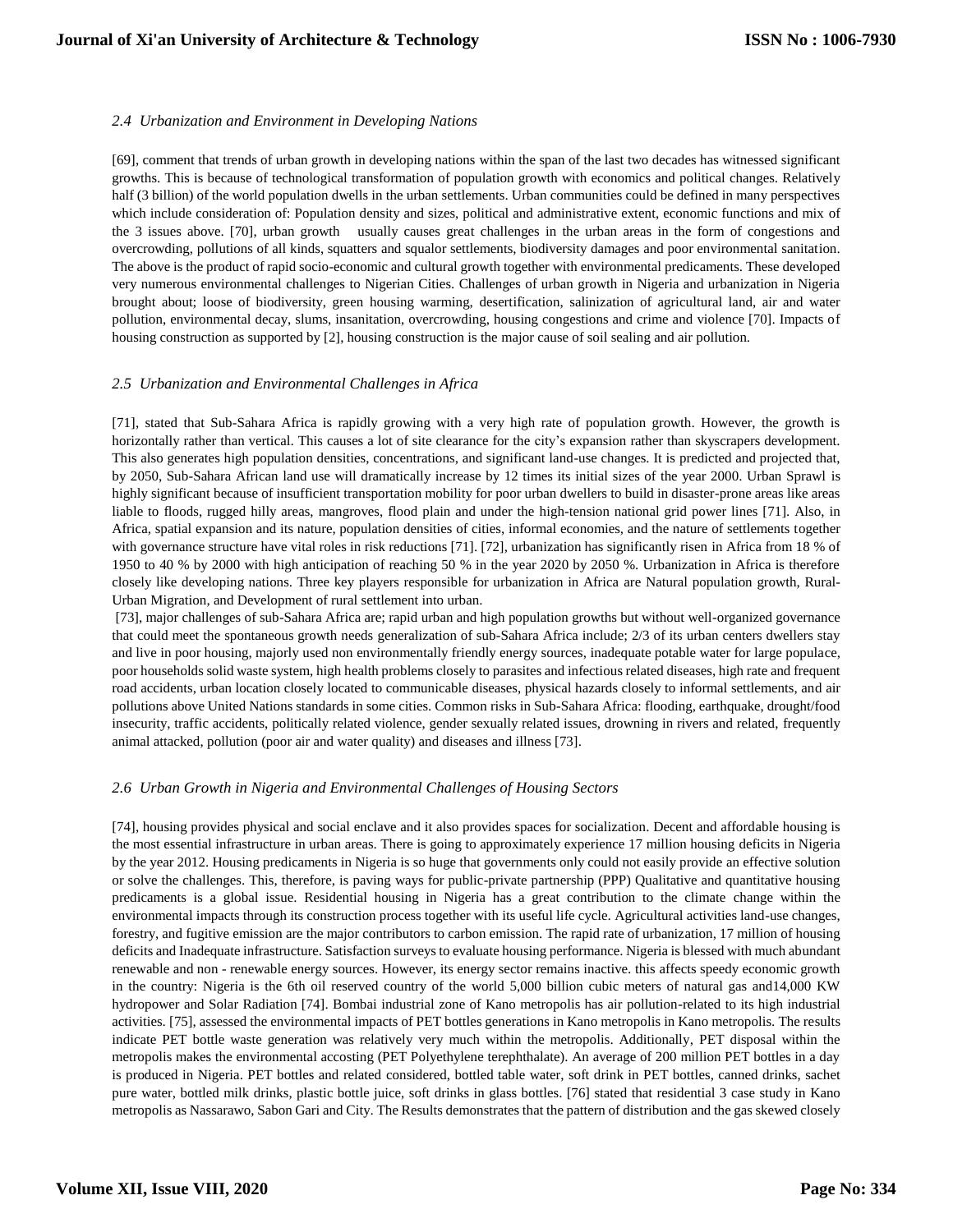to the high frequency with recorded and deviation of  $4.93 + -3.08$ Ug/m<sup>3</sup>. The study indicates built up area triples its initial status within the period of the study 1984 to 2019 in Kano metropolis Nigeria [77]. Rapid building growth is one of the key environmental challenges in developing countries major urban areas like Kano metropolis, Kano state Nigeria. This calls for proactive policies that could help in achieving sustainable development [78].

## *2.7 Environmental Challenges Scholars Way Forwards Point of Views*

[79], comment that CLUE-S model is used to simulate deforestation, Land degradation, urbanization, land abandonment, integrated assessment of land cover changes. The Model contains two (2) basic modules, spatial and non-spatial analytical models. [79], the non-spatial model estimates the precise land use requirement whereas spatial simulates land cover changes through; predicting land use requirement, land policies restriction, setting land-use types, and Spatially distribute the sustainability of each of the land-use type. Spatial allocation handles the empirical analysis of existing land-use pattern. CLUES model application allows the authors to analyze world cultural and natural heritage sides with comprehensive knowledge of its landscape changes, its base land use pattern and interlinked between casual factors. [80], stated that life cycle assessment LCCO2A is a tool for environmental protection. 2015- 2050 is the targeted building zero carbon emission and the built environment under United Nation CAP 21 UN climate change conference in Paris. [2], environmental Kuznets Curve is the stylized facts process of economic growth and dynamic of the environment and then later fall or decrease the movement per capita income passes a certain level of the threshold. Environmental impact is expressed in the intensity of use term population growth and household sizes are the determinants of urbanization recently discovered. Additionally, the socio-cultural and economic situation affects the development of urban areas which consequently to the natural environment.

[81], there are three (3) principal dimensions of sustainable development: environmental dimension which covers all constructions processes, the social dimension which involves human satisfaction, institutional dimension shows the government efforts and economic dimension depicts efficacy in production. Brundtland report of 1987 definition of sustainable development cover development that satisfies the present generation needs without preventing the future generation to attain their needs. [82], stated that the prediction of vegetation covers with the aids of Remote Imagery is essential in natural resources management. Point intercepts sampling techniques are the major methods employed in the assessing or evaluating vegetation cover information, although it is relatively very complex. There are 2 major terminologies employed which include: (a) Any –hit cover; this is intercepts from any canopy (b) Top-hit cover which deals with first plants intercept. Green building concepts in Brazil required the following issues; financial issues, technical issues, and training issues. [2], added that strict urban planning regulations together with higher taxation of the property could be effective in mitigating and providing measures that could reduce consumptions.

## III. METHODOLOGIES AND FRAME WORK

#### *3.1* Study Area

Kano Metropolis is geographically located within Latitudes  $12^{\circ} 25^{\circ}$  to  $12^{\circ} 40^{\circ}$  N and Longitude 8° 35<sup>T</sup> to 8° 45<sup>T</sup> E. It is the most developing and urbanizing cities and commercial center of the Northern Nigeria. It has annual growth rate of 3% with population of (3.5 million, 2010) projected to (4.3 million 2018). It is highly crowded with 1000 people per square kilometer (KM<sup>2</sup>). Its climate is wet and dry base on Koppen's classification [83], [84]) and [85]. Reasons for site selection is on the facts that 4 categories of the study could be used and each category with 2 case studies. Economic activities, population, vegetation covers, and pattern of land-uses could be considered for the categories and in all case study areas. It has 1000 people per square Kilometer Square which makes it the most crowded and very densely populated in the country. [83], rapid urbanization processes going on from past decades also is a strong reason. United Nations comment that major cities of Kano and Lagos together with other major cities has an annual urbanization rate of 3.61% within 2015 and 2018. In addition, it is the commercial center of 19 Northern states of Nigerian. [86] Kano Metropolis is the most commercialized and industrialized metropolis in the Northern Nigeria that attract influx of migrants from and outside the region. The aim of the study is to unveiled Rapid Urbanization and  $CO$ ,  $CO<sub>2</sub>$  emission in Kano metropolis Nigeria with to emphasis to carbon monoxide and dioxides emissions with a view to making further detail study. Figure 1a shows energy sources in Kano Metropolis Nigeria while, figure 1b portrays °C locational maps of Kano State and the study area.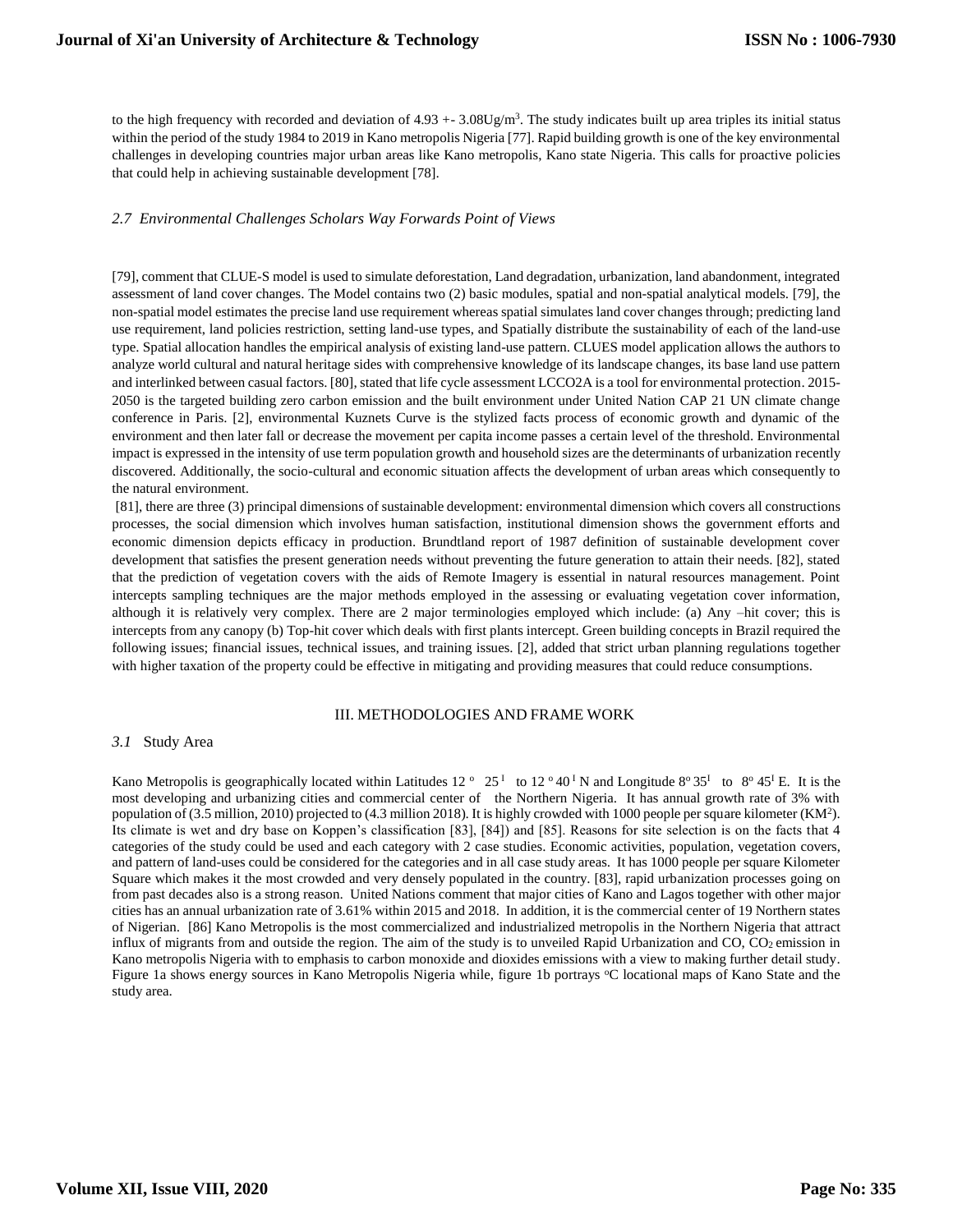

Figure 1: Showing (a) Nigeria and its 36 States Figure, (b)Kano State and its Local Governments

# *3.2 Conceptual Framework*

Preliminary study shows that Kano Metropolis is witnessing rapid population growth together with intensive commercialization which is leading to a high rate of housing and building construction which is promoting high rate of urbanization together with land uses changes. These dramatic urban growths consequentially are affecting environmental in term of air quality, vegetal cover reduction, water pollution and haphazard land uses changes and non-conforming land uses conversion mostly residential land use to commercial land use and circulation. Figure 2 provides urban growth and its environmental impacts driving forces together with is direct environmental impacts on air quality.



Figure 2: Show Schematic Conceptual Framework of the Study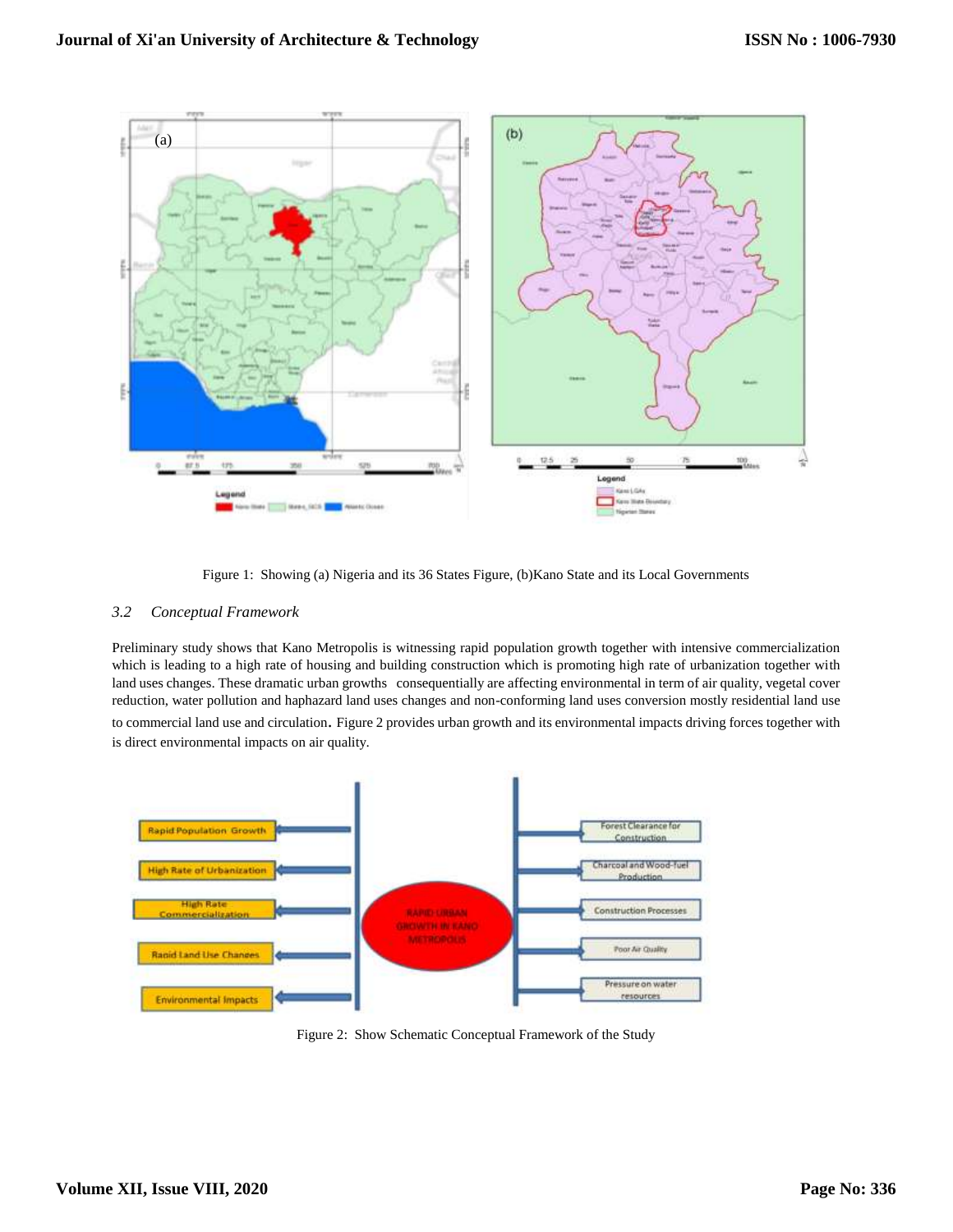## *3.3 Methodologies*

The research systematically collected data in four, five and seven local governments areas in the metropolis. This was done through eight local governments areas within the Kano metropolis was considered as the case study. Four categories were formed, and each category covers two local governments areas within the metropolis. In each category, three stations were systematically selected considering population of a neighborhood and the activities within built up areas. Carbon sensor (Carbon Monoxide Analyser 707), gas sensor by Crown Cone and Global Positioning System (GPS) was employed for the research. Carbon dioxide (CO2) and carbon monoxide (CO) indoor and outdoor emission was sensed and recorded, temperature and humidity were recorded by the Carbon Sensor (SD Card data Loger CO2/Humidity/Temp/Data Recorder MCH-383SD). Global Positioning System (Germin E Trex Legend H Handheld GPS) on the other hands was used during field work to determine the Coordinates: Northings and Eastings. The result was presented in tabular and graphical forms. Photos/ pictures was used as supportive ingredients to the analysed result. In addition, the literature review covers theoretical syntheses of carbon society models, policies and principles, housing sector carbon emission and mitigations strategies, urbanization in developing nations, urbanization in Africa, urban growth in Nigeria and environmental challenges of housing sectors and environmental strategies as solution to environmental challenges. Figure 3 gives conceptual flow charts of the study while figure 4 provides images of the carbon sensing employed for the study.



Figure 3: Indicating Conceptual Flow Chart of the Study



Figure 4: Carbon Sensing Device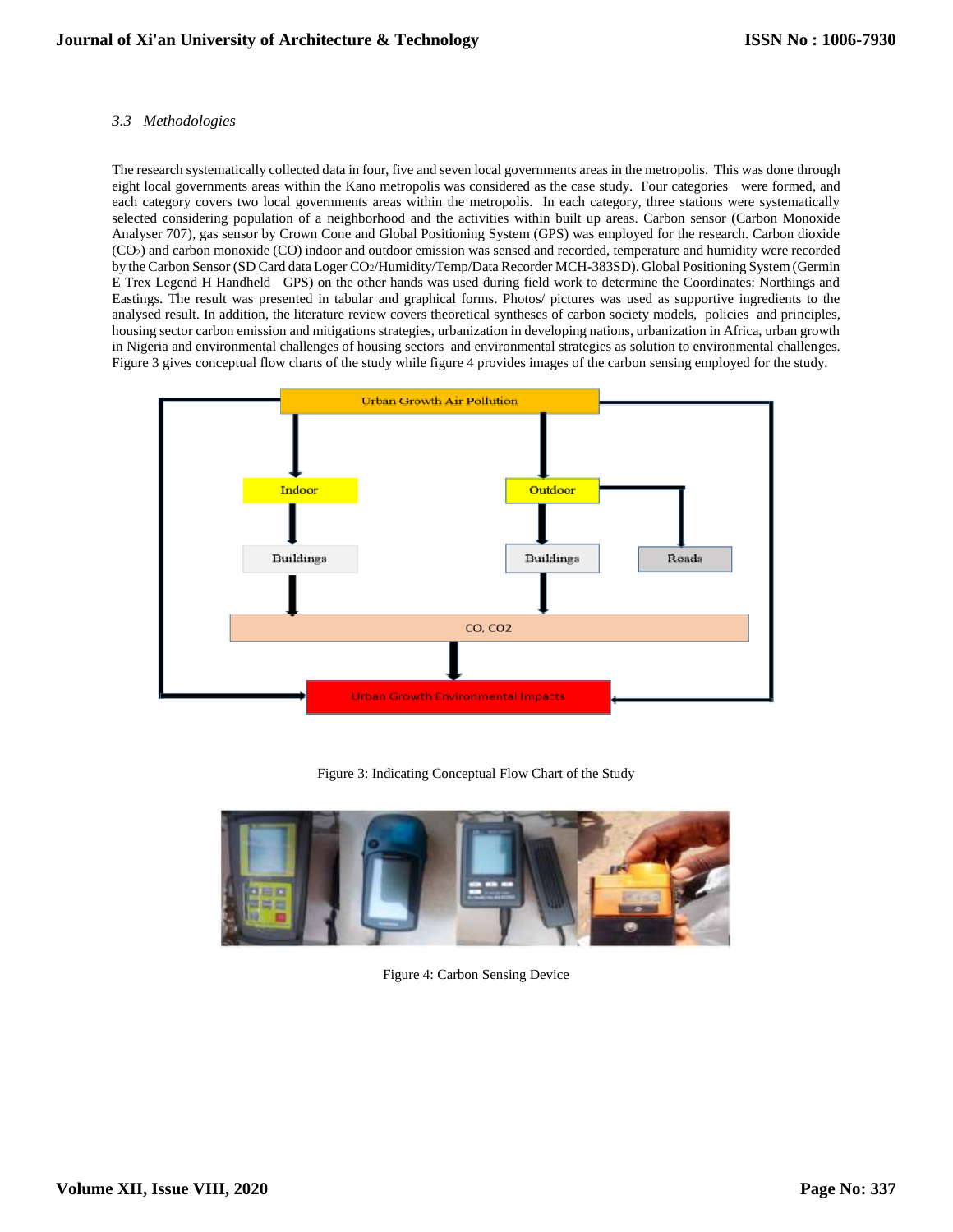## IV RESULTS AND DISCUSSIONS

#### *4.1* Energy Resources, Carbon Emission and Concentration

The field survey conducted uncovers that Kano metropolis residents rely on these energy sources. The energy sources are used for heating and cooling for domestics and other purposes. The study also shows that income level plays vital role in the residents' choice and purchase of the say energy sources. The study therefore categorized the population into three income levels. Low income earners rely on charcoal, wood fuels and kerosene. Middle income earners use charcoal, kerosene, and electricity while high income utilize electricity, LPG and diesel for heating and cooling. Both population and housing densities together with land use types play significant contributions in both indoor and outdoor carbon emission. Figure 5 shows major energy sources in the study area. The first three sources left of the figure are used by low income earners. Energy source from the left to the third to end of the right are used by middle income earners while the first three from the right are used by the high-income earners as reveal by the field work. This tremendously affects the carbon emission.



Figure 5: Showing Energy Sources in Kano Metropolis Nigeria (KNMA) in 2019

#### *4.1.1 Indoor and Outdoor Carbon Emission and Concentration*

Table 1 below shows the field survey for the carbon monoxide sensing employed in 12 total reading stations for the metropolis. Six local governments namely Dala, Gwale, Fagge, Tarauni, Nassarawo and Kumbotso were selected based on political boundaries. Both indoors and outdoors were collected in each sampled local government as tabulated in table 1 above. The result depicts that Fagge has the highest outdoor CO 12 ppm, followed by Gwale with 11 Ppm and Kumbotso with exactly 10 ppm. Besides, Tarauni depicted outdoor CO of 9 ppm, Dala Recorded 8 ppm, but Nassarawo recorded the least with precisely 4 ppm. In contrary, the indoor record reveals that Gwale has the highest with 10 Ppm, follow by Fagge with 7 Ppm, Tarauni and Kumbotso closely recorded 6 Ppm and 5 Ppm while Dala and Nasarawa maintained the least with 3 Ppm each. The literature study, on the other hand, unveiled that, Nigeria, like other developing countries of Africa, is faced with numerous environmental challenges as the products of dramatic urban growth. Table 1 below portrays indoors sensed carbon monoxides.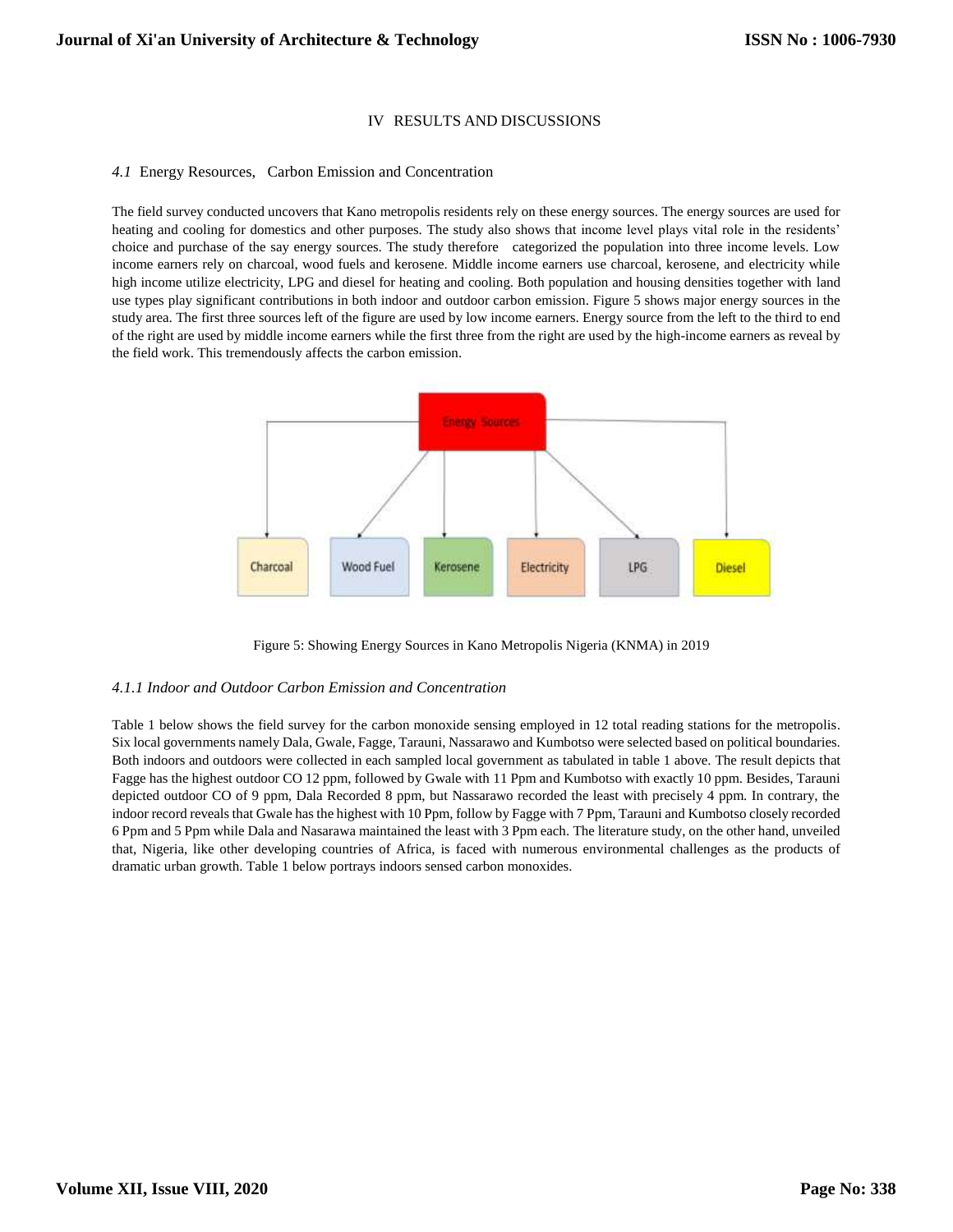| Type of Carbon | Locations  | CO Ppm | Coordinates      | Eastings  |  |
|----------------|------------|--------|------------------|-----------|--|
|                |            |        | <b>Northings</b> |           |  |
| Indoor         | Dal        | 03     | 12.006267        | 8.429228  |  |
| Indoor         | Gwl        | 10     | 11.990798        | 8.496323  |  |
| Indoor         | Fag        | 07     | 12.001191        | 8.421289  |  |
| Indoor         | Tar        | 06     | 11.976998        | 8.561400  |  |
| Indoor         | <b>Nas</b> | 03     | 11.985182        | 8.545517  |  |
| Indoor         | Kum        | 05     | 11.966362        | 8.2922833 |  |

Table 1 Indicating Indoor Carbon Monoxides Records

Source: Field Survey, 2019

Figure 6 below spelt out clearly between indoor and outdoor records widely differed. Indoor records are far lesser than outdoor record. The field study stated the following as factors affecting carbon emission in KNMA; culture and traditions, types of energy for uses for domestics cooking, heating, and cooling, energy sources together with level of, income as well and travel behaviors. Outdoor carbon emissions related activities are more obvious than the indoor carbon related activities. Table 2 below highlighted the carbon monoxides outdoor sensed records while figure 6 indicates comparison of CO2 within and among Stations in Categories.

| Table 2 Indicating Outdoor Carbon Monoxides Records |  |
|-----------------------------------------------------|--|
|                                                     |  |

| CarbonType | Locations  | CO Ppm  | Coordinates |          |  |
|------------|------------|---------|-------------|----------|--|
|            |            |         | Northings   | Eastings |  |
| Outdoor    | Dal        | 08      | 12.006327   | 8.429228 |  |
| Outdoor    | Gwl        | $\pm 1$ | 11.992942   | 8.512677 |  |
| Outdoor    | Fag        | 12      | 12.006691   | 8.526255 |  |
| Outdoor    | Tar        | 09      | 11.977580   | 8.564703 |  |
| Outdoor    | <b>Nas</b> | 04      | 11.989377   | 8.281566 |  |
| Outdoor    | Kum        | 10      | 11.963607   | 8.089330 |  |

Source: Field Survey, 2019



Figure 6: Showing comparison of CO within and Among Stations in Categories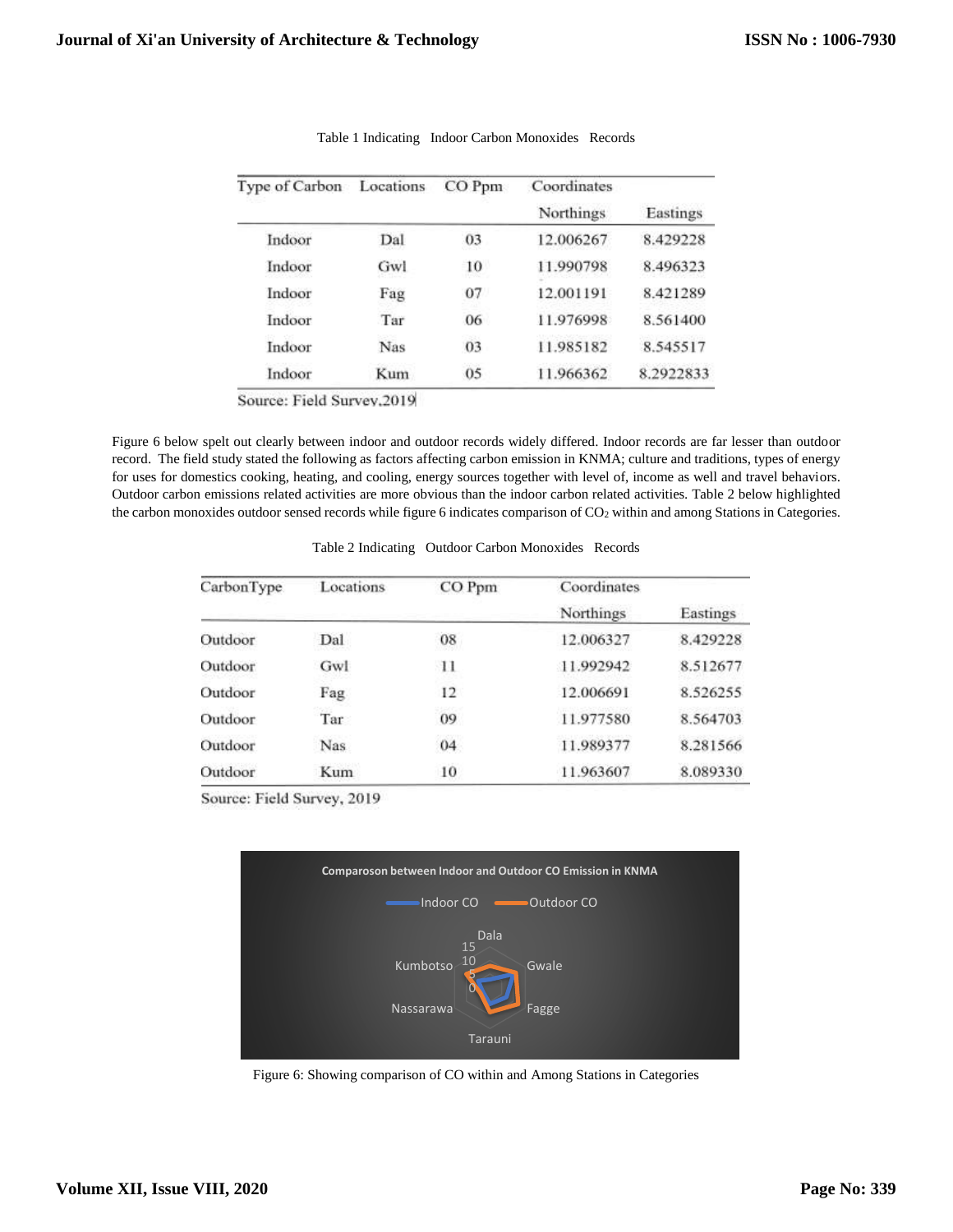#### *4.1.2 Indoor and Outdoor Carbon Emission and Concentration*

Table 2 below indicates carbon monoxides and dioxides, temperature, humidity, and coordinates. It demonstrates that carbon monoxides records vary within stations in each category. It shows widely differences among the stations. The line graph unveiled that station A in Kumbotso local government is more than the values of station B and C if sum up together. This indicates that the  $CO<sub>2</sub>$  is very high and thereby the air pollution within that station A is poor. The air is poor because its records is above air quality indicator stipulated standards. The trend is maintained in Kano Municipal where station B significantly records one and the half records of the sum records of station B and C. The air quality in station A is above air quality standard. Additionally, the records in Tarauni local government also shows station A maintain the highest record but with minimally and marginally record value when observed carefully. The bar chart if carefully observed also highlights that.

Table 3 Revealing Carbon Monoxides and Dioxides, Temperature, Humidity and Coordinates of Sampled Local Governments in Kano Metropolis Nigeria

| S/N | Locations  | CO Ppm | CO <sub>2</sub> Ppm | ToC | H %th | Easting           | Northing     |
|-----|------------|--------|---------------------|-----|-------|-------------------|--------------|
|     | NAS.       | 03     | 80                  | 40  | 44    |                   | ************ |
|     | <b>NAS</b> | 22     | 78                  | 36  | 49    | <b>STERNTHERS</b> | 0000Yr000770 |
| 3   | <b>NAS</b> | 03     | 79                  | 32  | 67    | 008.58000         | 11.98569     |
|     | TAR        | 05     | 78                  | 40  | 44    | 008.56254         | 11.97771     |
| 5.  | TAR        | 19     | 82                  | 36  | 51    | 008.36437         | 11.97855     |
| 6   | TAR        | 18     | 74                  | 37  | 55    | 008.56914         | 11.97820     |
| T.  | <b>KUM</b> | 08     | 75                  | 37  | 53    | 008.51816         | 11.94290     |
| 8   | <b>KUM</b> | -11    | 184                 | 37  | 48    | 008:51768         | 11.94624     |
| 9   | <b>KUM</b> | 10     | 16                  | 34  | 54    | 008.51744         | 11.94849     |
| 10  | <b>KMC</b> | 28     | 91                  | 36  | 58    | 008.5242          | 11.96400     |
| 11  | <b>KMC</b> | 11     | 156                 | 36  | 49    | 008.52364         | 11.96493     |
| 12  | KMC        | 03     |                     | 38  | 41    | 008 52300         | 11.963526    |

Source: Field Survey, 2019

The study uncovers trends of temperature within and among categories. Looking at the figure 5, it can be inferred that the temperature record is proportionately closely related within and among the categories. Unlike the  $CO<sub>2</sub>$  records stations C in both Nassarawo and Tarauni local government areas portrays the hottest station with 40°C. If the figure 5 is looked again, it could be understood that the lowest temperature record in KNMA is  $32^{\circ}\text{C}$  and the highest is exactly  $40^{\circ}\text{C}$ . This clearly uncovered that, though the records were taken during wet raining season with cloud effects to the sunshine. One to two meters was used from the emission sites during carbon sensing. Major sites include commercial activities of food processing such as meat roasting, beans cake making and rice doughnuts. In addition, the study also significantly shows that emission through commercial and private generators for power supply for commercial cell phones charges and industrial and domestic purposes aid the temperature variation across the categories. Figure 5 is Showing comparison of the carbon sensed records within and among categories while Figures 7 and 8 are revealing temperature and humidity records within and among categories. Figure 9 indicates humidity comparison.



Figure 7: Demonstrating comparison of  $CO<sub>2</sub>$  within and Among Stations in Categories in Ppm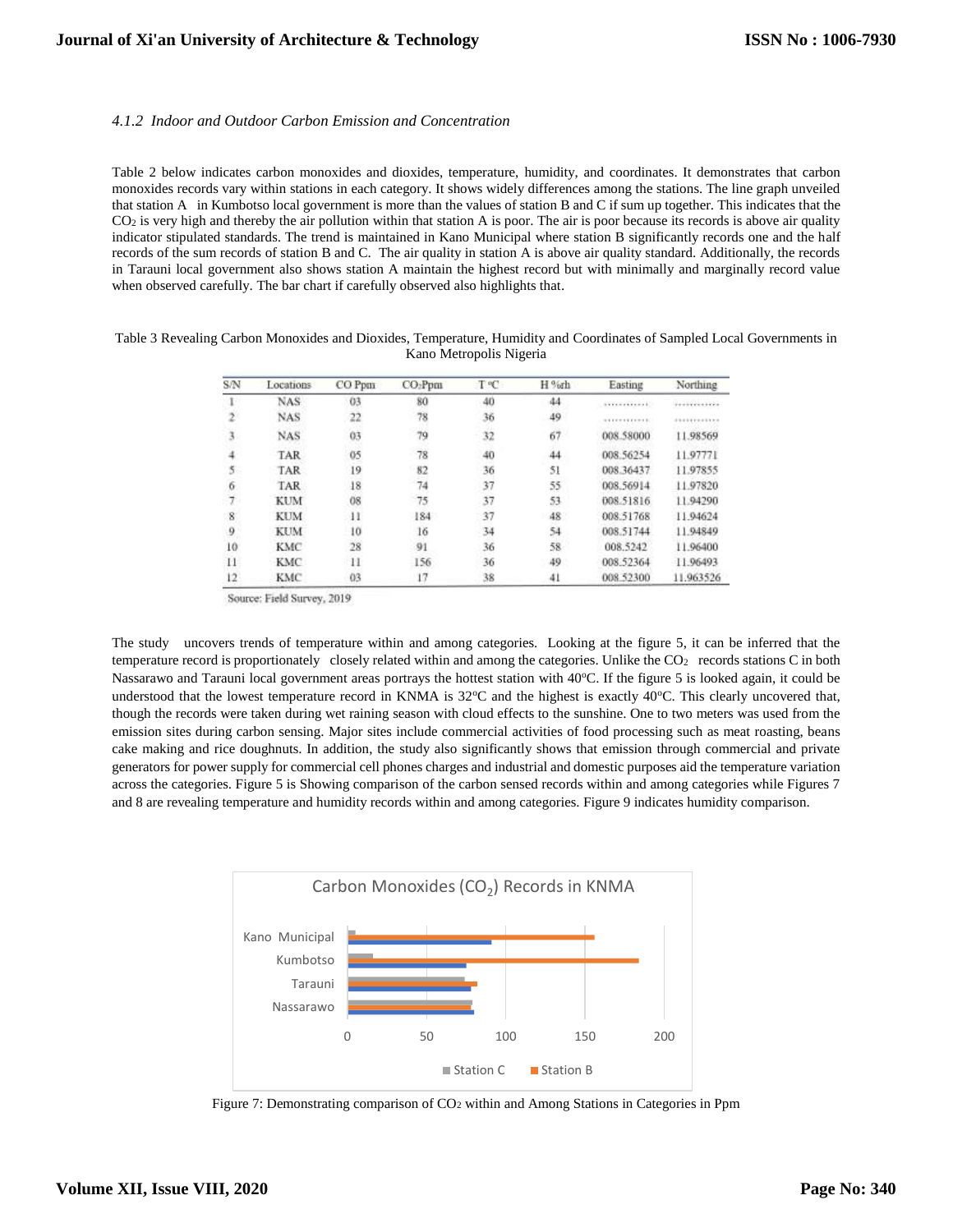

Figure 8: Demonstrating comparison of Temperature within and Among Stations in Categories in °C



Figure 9: Illustrating Comparison of Humidity within and Among Stations in Categories in %rh

# *4.1.3 Carbon Emissio, Temparature and Humidity*

Table 4 below showed local governments and its records patterns. Nassarawo local government Area has the following records with regards to the Carbon Monoxides Station B records is four times of the sum of station A and B when combined. Carbon Dioxides records provide station A with (80 Ppm) while Station B and C are closely with (78 and 79). In addition, temperature records reveal wide variation between stations. Station A is 40, then station 37 while Station 32. Additionally, Tarauni is another local government Area covered during the field Survey, Carbon Monoxide demonstrates Station B (19 Ppm, 18 Ppm) while there is very wide gap between the two stations with Station A left with (05 Ppm) only as its total emission. In addition, the carbon monoxide data sensed shows quiet close value among the variable Stations with station B being the highest with 82Ppm, station A and C follow with 78Ppm and 74Ppm, respectively. The temperature in the study area indicates station A with 40 °C then Station C with  $37^{\circ}$ C but station B has the lowest value of exactly  $36^{\circ}$ C. Humidity record highlights station C as the greatest value (55%rh), station B has values closely with station C (51%rh), while station A is 44% rh.

Furthermore, Kumbotso local government on the other hand has the following, with regards to Carbon monoxide, station B has (11 Ppm) when observed carefully, it is higher than both station A and C. Station C (10 Ppm) on the other is greater than station A (8 Ppm). In addition, Carbon monoxide depicts closely trend with the former. Station B maintain the greatest value (184 Ppm), then station A (75 Ppm) while station C (16 Ppm). Furthermore, temperature and Humidity records has very similar records Station B has Temperature and Humidity values as  $(37^{\circ}C, 48 \text{ %rh})$  as the highest, follow by Station A with Temperature records as  $(37^{\circ}C)$ but it records lease Humidity as (53). On the contrary Station C has Higher Humidity records when compare with station A (54%rh, 34 <sup>o</sup>C). Three stations were stated an in the table in Kano Municipal Local Government Area. Station A has the highest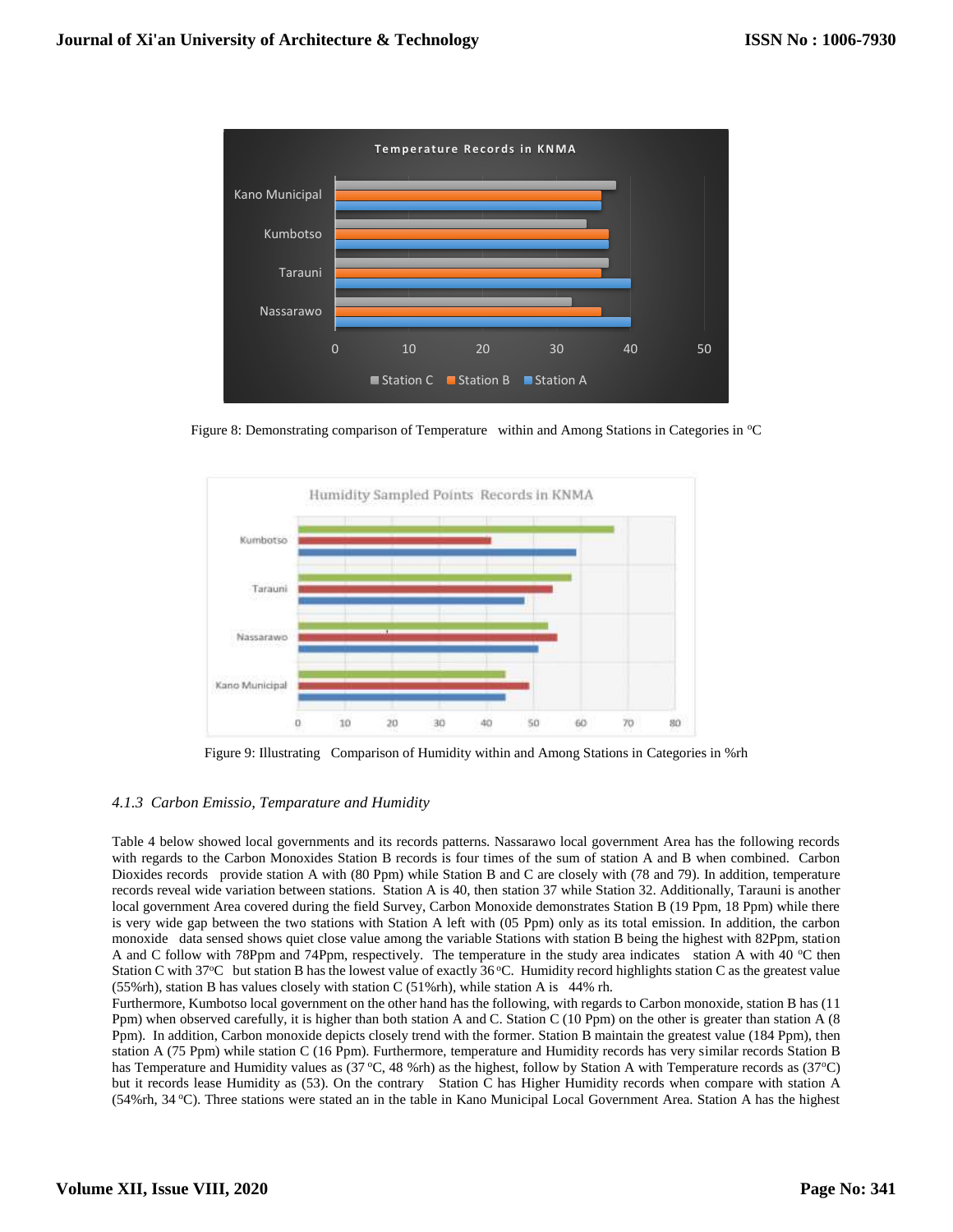record of carbon monoxide with exactly (28Ppm), followed by station B with (11ppm) but station C depicted only 03Ppm, respectively. This shows the rate of emission in station A has highest emission among the three stations. On the contrary, with regards to temperature records, station C is the highest, followed by station B the Station C. The humidity records on the other hand provides station A as the highest, follow station B the Station C. Station A Northing and Easting represent (11.96400, 008.5242), Station B Northing and Easting covers (11.96493, 008.52364). Lastly Station C demonstrates (11.963526, 008.52300) as its Northing and Easting. Table is showing studied local government and respective records while Figure 10 is demonstrating pattern carbon emission in the sampled local governments.

|                         |                 |                     |      | <b>Nasarawa Local Government Area</b> |           |          |                 |
|-------------------------|-----------------|---------------------|------|---------------------------------------|-----------|----------|-----------------|
| S/N                     | CO Ppm          | CO <sub>2</sub> Ppm | T °C | H %rh                                 | Easting   | Northing | <b>Stations</b> |
| $\mathfrak l$           | 03              | 80                  | 40   | 44                                    | .         |          | A               |
| $\overline{c}$          | 22              | 78                  | 36   | 49                                    |           | .        | B               |
| $\ddot{3}$              | 03              | 79                  | 32   | 67                                    | 008.58000 | 11.98569 | Ċ               |
|                         |                 |                     |      | Tarauni Local Government Area         |           |          |                 |
| S/N                     | CO Ppm          | CO <sub>2</sub> Ppm | T ºC | H %rh                                 | Easting   | CO Ppm   | Stations        |
| $\mathbf{1}$            | 05 <sup>°</sup> | 78                  | 40   | 44                                    | 008.56254 | 11.97771 | A               |
| 2                       | 19              | 82                  | 36   | 51                                    | 008.36437 | 11.97855 | B               |
| $\overline{\mathbf{3}}$ | 18              | 74                  | 37   | 55                                    | 008.56914 | 11.97820 | C               |
|                         |                 |                     |      | <b>Kumbotso Local Government Area</b> |           |          |                 |
| SN                      | CO Ppm          | CO <sub>2</sub> Ppm | TC   | H %th                                 | Easting   | Northing | <b>Stations</b> |
| 1                       | 08              | 75                  | 37   | 53                                    | 008.51816 | 11.94290 | A               |
| $\overline{\mathbf{2}}$ | $_{11}$         | 184                 | 37   | 48                                    | 008.51768 | 11.94624 | $_{\rm B}$      |
| $\overline{3}$          | 10              | 17                  | 34   | 54                                    | 008.51744 | 11.94849 | Ċ               |
|                         |                 |                     |      | Kano Municipal Local Government Area  |           |          |                 |
| S/N                     | CO Ppm          | CO <sub>2</sub> Ppm | T °C | H %th                                 | Easting   | Northing | Stations        |
| 1                       | 28              | 91                  | 36   | 58                                    | 008.5242  | 11.96400 | А               |
| $\overline{a}$          | 11              | 156                 | 36   | 49                                    | 008.52364 | 11.96493 | $\bf{B}$        |
| 3                       | 03              | 17                  | 38   | 41                                    | 008.52371 | 11.96352 | c               |
| 200                     |                 |                     |      |                                       |           |          |                 |
| 150                     |                 |                     |      |                                       |           |          |                 |
| 100                     |                 |                     |      |                                       |           |          |                 |
| 50                      |                 |                     |      |                                       |           |          |                 |
| $\mathbf 0$             |                 |                     |      |                                       |           |          |                 |

## Table 4: Showing Local Governments and its Records Patterns

Figure 10: Demonstrating Pattern of Carbon Emission in the Sampled Local Governments in Ppm

Nassarawo Tarauni Kumbotso Kano Municipal Station A Station B Station C

Nielson et al (2020) stated that future sustainbility of energy sytem of building sectors is generally accepted as integral requirement for energy improvements as well as its efficacy.Sorkineas et al (2020), the resaerch dwells basically on how electricity markets could favourably influence , green gas , renewble heating together with liquids fuel markets in the future and how smoothly the later could positively influence the former. Cabrera et al (2020) comment that computer's operating system (COS) is employed by energy planners it their energy plans in the basic processes of the tool for commding and executions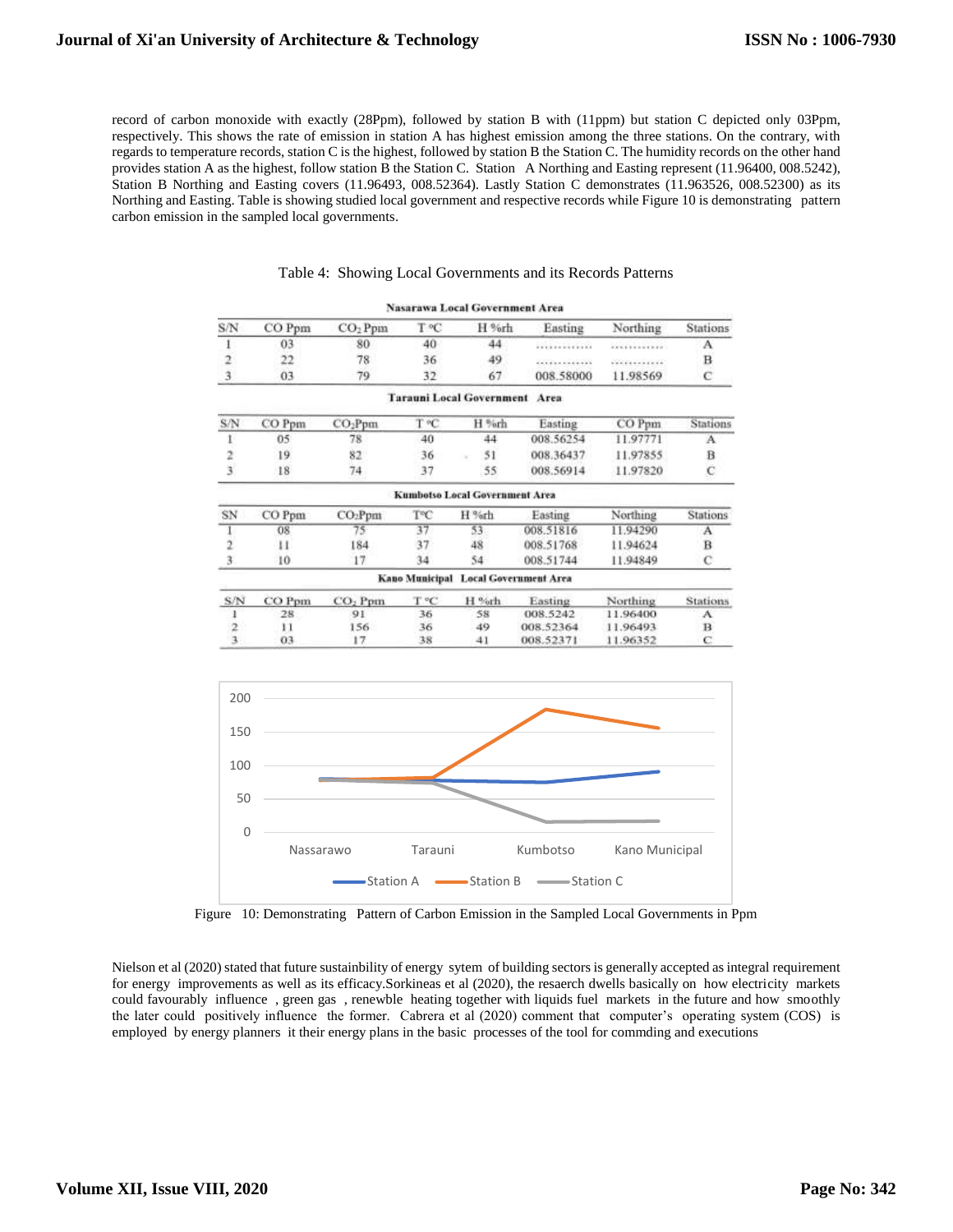## IV. DISCUSSION, CONCLUSION AND RECOMMENDATION

#### *5.1 Discussion*

The study unveiled that carbon dioxides emission is higher in Kano Municipal (157Ppm) and Kumbotso (184Ppm) local governments. These records are above air quality standards. Air quality in the station is poor. Reasons for this is because of the intensity of carbon emission related activities are slightly higher than the two other local governments at the time of carbon sensing. However, all the local governments required carbon control because each has records close to the maximum air quality standards. In addition, Nassarawo local government recorded the highest Temperature of 40 Degree Celsius, Tarauni local government maintains 39 Degree Celsius. Furthermore, the study also reveals that energy consumption and its carbon dioxide emission also depend on the culture of people in relation to their sociology and psychology in respect to energy utilization as well as carbon emission. The result also demonstrates that; outdoor emission is greater than the indoor emission. The temperature is very high because the carbon sensing carried out was very close to the emission sources. Relative humidity was high because the readings was conducted in the raining season. The results could be compared with [87] work conducted in Kaduna Metropolitan area Nigeria, [80],[74] in housing sector in Nigeria and the work of [88] carried out in Ibadan Nigeria. Finally, the study depicts the needs for intensive research to be conducted on the environmental impacts of housing growth in Kano Metropolis Nigeria which will provides working documents for the preservation and conservation of the natural environment. The figure 11 below explains schematic flow charts of the major factors influencing indoor carbon emissions as reveals by the study. On the other hand, figure 12 portrays factors influencing outdoor carbon emission in the study area.



Figure 11 below explaining Schematic Flow Charts of the Major Factors Influencing Indoor Carbon Emissions



Figure 12: Portraying Factors Influencing Outdoor Carbon Emission in the Study Area.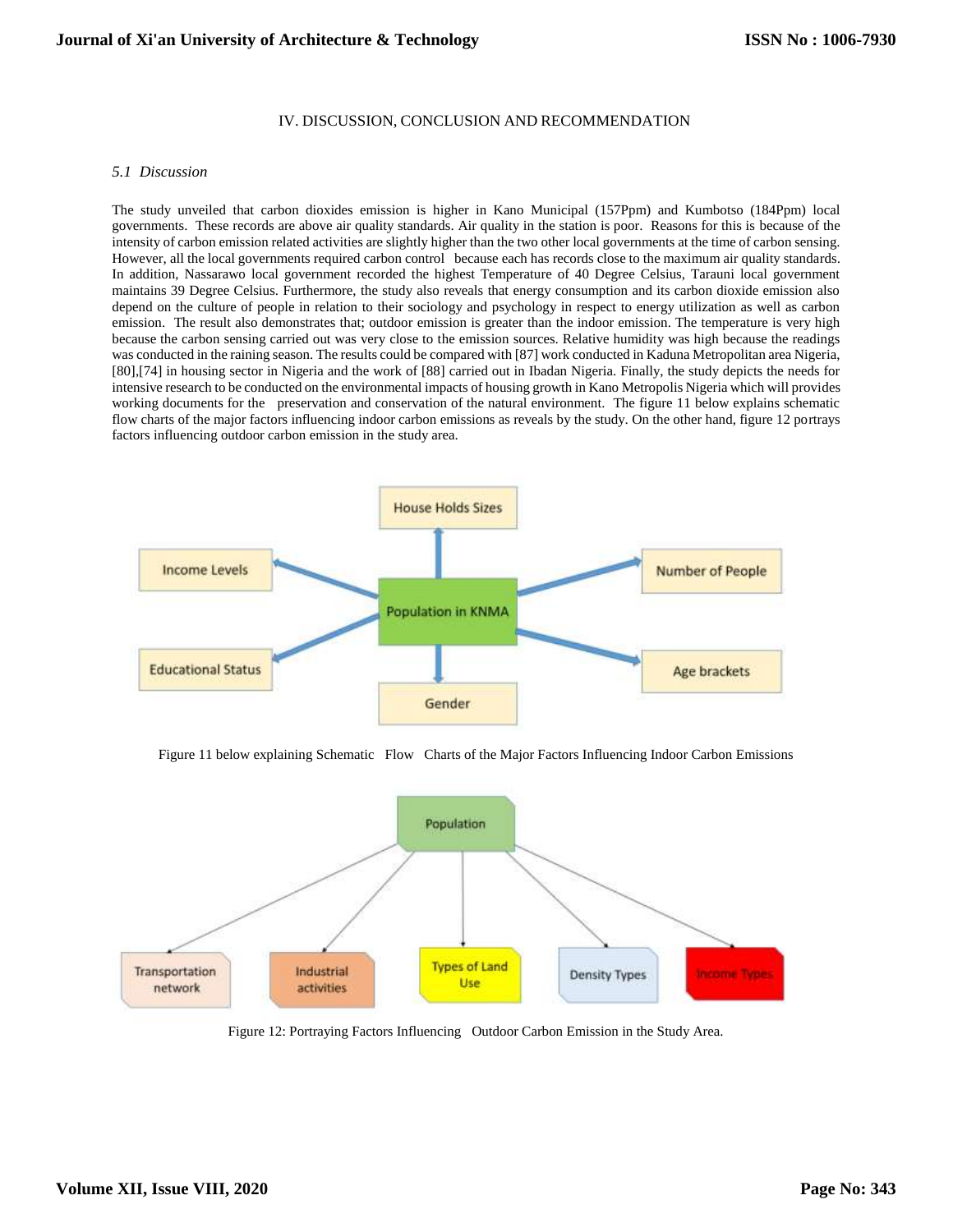#### *5.2 Conclusion*

The result of Six Local government records depicts concerning the fieldwork carbon monoxides sensing, the research finding reveals that Fagge has the highest outdoor CO 12 Ppm, followed by Gwale with 11 Ppm, this is due to high commercial activities in the local government area that is attracting high vehicular movements within the area. In contrary, the indoor record reveals Gwale as the highest with 10 Ppm, followed by Fagge with 7 Ppm, this is as a result of the life sociology and lifestyle of its dwellers as well as the energy sources usage, congestion as a result of very high population interaction. The result of four local governments with 12 sampled station indicates the  $CO<sub>2</sub>$  is very high in the three stations A and thereby the air pollution within that station A is relatively poor. The temperature records of the above 12 stations in KNMA ranges between  $32^{\circ}\text{C}$  40 $^{\circ}\text{C}$  and the relative humidity is within 41%rh to 67 %rh. The literature study, on the other hand, unveiled that, Nigeria is facing numerous environmental challenges as the products of dramatic Urbanization in relation to urban growth like other developing countries. The result clearly indicates that CO and CO2 emission in Kano Metropolis is based on the carbon emission activities within a given locality. Urban development control for buildings development permits in Kano metropolis should be an integral area of concern for the authorities for sustainable development and there are also the needs for further detail studies on these issues to be conducted.

#### *5.3 Recommendation*

Recommendations are made base on the identified problems and predicaments unveiled by the analyzed data and its results. There are strong needs for an in-depth study on this essential environmental issue. The study also unveiled the necessity with regards to effective development control, though the existing development control framework of Kano State Urban Development Authority (KANUPDA) is relatively fair. It requires more sophisticated spatial tools to effectively regulate the henceforth urban growth within the Kano metropolitan area by ensuring that building permit could be approved to the developers if developer satisfy the urban and regional planning rules and regulations. Zoning regulation, plot development ratio, setbacks regulation, incorporation of existing vegetation covers in the development, development should follow the train and existing topography. In addition, there is also strong needs for public campaign with regards to preservation and conservation of existing vegetation (trees) within the area, every household should be made to plant at least a tress within and outsides building premises. Additionally, environmentally friendly energy sources should be made readily available by the governments as a substitute to the traditional over dependents on the wood-fuel and charcoal that cause great environmental damages. Vertical development is to be encourage within the metropolis especially in all the three residential densities particularly in high densities zones. This is because, more natural topography and vegetation cover will be preserved together with green building concepts could easily be adopted. This will also ease locations and distributions of facilities utilities and services; it will also reduce excessive site clearance of the horizontal development. The research indicated that horizontal development in the metropolis is the major factor that causes distortion of the environment together with the ecosystem.

#### REFERENCES

- [1] L. Salvati, F. Ronalli, M.Carlucci, A. Ippolito, A., Ferreara, P. Corona, "Forest and the City: A multivariate analysis of periurban forest land cover patterns I283 European metropolitan areas," *Ecological Indicator*, Vol.73, pp.369-377, 2017.
- [2] S. Bimonte, A. Stabile, "EKC and the income elasticity hypothesis land for future,?" *Ecological Indicator*, Vol.73, pp. 800- 808, 2017.
- [3] A. Atmaca, "Life cycle assessment and cost analysis of residential buildings in South East of Turkey: part 1—Review and Methodology," *The International Journal of Life Cycle Assessment*, Vol.21(6). Pp. 1–16, 2016.
- [4] F.Lun, J.G. Canadell, Z, Xu, L. He, Z. Yuan, D. Zhang, W. Li, and M. Liu, "Residential energy consumption and associated carbon emission in forest rural area in China: A case study in Weichang County," *Journal of Mountain Science,* Vol. 11(3), pp. 792–804, 2014.
- [5] C.E Hoicka, P. Parker, "Assessing the Adoption of the house as a system approach to residential energy efficiency programs," Energy *Efficiency*, Vol. 11, pp,1–19, 2017.
- [6] M.A. Mouchet, M.L. Parachini, C.J.E. Schulp, J. Sturk, P. J., Verkerb, P.H.Verburg , S. Lavorel, "Bundles of ecosystem (dis) services and multi-functionality across European landscape," *Ecological Indicator*, Vol. 73, pp. 23-28, 2017.
- [7] J. Jian, Y. Zha, and L. Li, "Simulation analysis of atmospheric SO<sup>2</sup> contribution from different regions," *Atmospheric Pollution Research*, Vol. 10, pp. 913-920, 2019.
- [8] A.K. Guttikunda, G. Sudhir., K.A Nishadh, and P. Singh, "Air quality emission, and sources contributions analysis for the Greater Belgaluru Region India," *Atmospheric Pollution Research*, Vol. 10, pp. 941-953, 2019.
- [9] S. Torbatain, H. Ali, S. Hosseini, and H. Vahi, "Air pollution in Tehran and their anthropogenic drivers," *Atmospheric Pollution Research*, Vol. 11, pp. 429-442, 2020.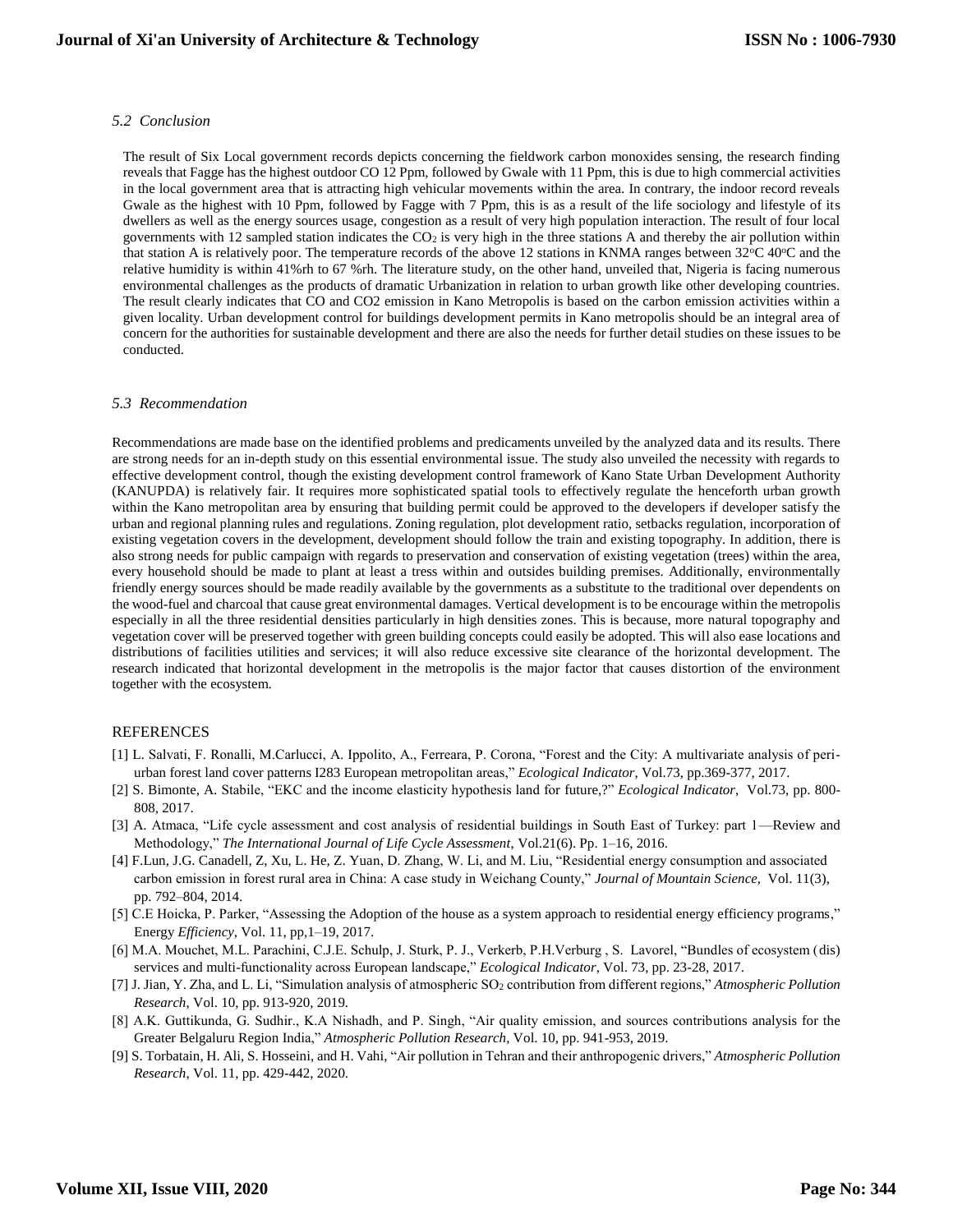- [10] R. Sawlani, R. Agnihotria, C. Sharmaa, P.K. Patrad, A.P. Dimrie, K. Ramf K, and R.L. Verma, "The Severe Delhi SMOG of 2016: A Case of delay crop residue burning, coincidental firecracker emission, and typical meteorology," *Atmospheric Pollution Research*, Vol. 10, pp. 868-879, 2019.
- [11] F. Steenhuisen, S.J. and Wilson, "Development and application of updated geospatial distributions model and gridding 2015 global mercury emission," *Atmospheric Environment,* Vol.211, pp. 138-150, 2019
- [12] L. Hong, Z. Bin, Y. Xingna, S. Shuangshuangs, C. Kuj, and X.Li, "Chemical composition of dew water at suburban site in Nanjing China. During the 2016-2017 winter," *Atmospheric Environment*, Vol.211, 226-233, 2019.
- [13] T.G Masonn, "An evaluation of air quality health index program on respiratory diseases in Hong Kong: An interrupted time series Analysis," *Atmospheric Environment*, Vol. 211, pp.151-158, 2019.
- [14] J.P. Pinto, P. Kumar, Alonso, F. Marcelo, Andreão, L. Willian, Pedruzzi, Rizzieri, and D. Soares, "Traffic data in air modelling: A review of key variables improvements in result, open problems and challenges in current research," *Atmospheric Pollution Research*, Vol.11, pp. 456-468, 2020.
- [15] D. Yang, et al., 2020, "Spatiotemporal variations of PM2.5 concentrations and its relationship to urbanization in Yangtse River delta region, China," *Atmospheric Pollution Research*, Vol.11, pp. 491-498, 2020.
- [16] A. Hashim, K.S. Gobi, C.S. Ho, "Urban Growth Air Pollution, Co, NO<sup>2</sup> and SO<sup>2</sup> Emission and COVID- 19 in Kano Metropolis Nigeria," *Journal of Xian University of Architecture and Technology,* Vol. XII(VII), pp. 1385-1400, 2020.
- [17] A.C. Targino, M.C. Gibson, P. Krecl, and M.V.C. Rodrique, "Hotspot of black carbon and PM2.5 in an urban area and relationships to traffic characteristics," *Environmental Pollution*, Vol. 218, pp. 475-486, 2016.
- [18] P. Krecl, C. Johansson, A.C. Targino, J. Strom, and L. Burman, "Trend in Black Carbon and Sizes resolve particles number concentration and vehicles emission factors under real-world condition," *Atmospheric Pollution*, Vol. 165, pp.155-168, 2017.
- [19] C. Screpanti, and A.D. Marco, " Corrosion on cultural heritage buildings in Italy : A role for ozone.?," *Environmental Pollution,* Vol.157, pp.1513-1520, 2009
- [20] E. Paoletti, A.D. Marco, D.C.S. Beddows, R.M Harrison, W.J. Manning, "Ozone levels in European and USA cities are increasing more than at rural Sites, while peak values are decreasing," *Environmental Pollution*, Vol.192, pp. 295-299, 2014.
- [21] C. Zhang, H. Tian, G. Chen, A. Chappelka, X. Xu, W. Ren, D. Hui, M. Liu, and C. Lu, "Impacts of urbanization on carbon balance in terrestrial ecosystem of the Southern US," *Environmental Pollution,* Vol. 164, pp. 89-101, 2012.
- [22] A.H. Chappelka, and P.H Freesmith, "Predisposition of trees by air pollutants to low emperature and moisture Stress," *Environmental Pollution*, Vol. 87(1), pp.105-117, 1995.
- [23] S. Loppy, D. Ivanov, R. Boccardi, R., "Biodiversity of epiphytic lichens and air pollution in the Town of Siena (Central Italy)," Environmental *Pollution*, Vol.116, pp. 123-128, 2002.
- [24] L. Paoli, A. Corsini, V. Bigali, J. Vinnini, C. Bruscoli, S. Loppy, "Long -Term biological monitoring of environmental quality around a solid waste landfill assessed with lichens," *Environmental Pollution,* Vol. 161, pp. 70-75, 2012.
- [25] J.P.W. Desforges, C. Sonne, M. Levin, U. Siebert, S,D. Guise, R. Dietz, "Immunotoxin effects of environmental pollution in marine mammals," *Environmental Pollution*, Vol. pp. 86,126-139, 2016
- [26] C. Sonne, "Health effects from long-range transported contaminants in Artic top predator: An integrated review based on studies of polar bears and relevant model species," *Environmental Pollution*, Vol.36(5), pp.461-491, 2010.
- [27] F. Riget, K. Vorkamp. R. Bossi, C. Sonne, R.J. Letcher, R. Dietz, "Twenty years of monitoring of persistent organic pollutants in Greenland biota: A review," *Environmental Pollution*, 217, Vol. pp. 114-123, 2016.
- [28] A. Hashim, K.S. Gobi, and C.S Ho "Land use changes, CO emission and water pollution in Kano metropolis Nigeria towards low carbon society," Journal of Xian University of Architecture and Technology, Vol XII(III), pp. 5265-5280, 2020.
- [29] W. Pen, C. Sonne. S.S. Lam, Y.S. OK, and A.K.O Alstrup, "The on -going cut-down of the Amazon rainforest threatens the climate and requires global tree planting projects: A short review," *Environmental Research*, Vol. 181, pp.108887, 2020.
- [30] C. Sonne, G. Kim, F.F. Riget, R. Dietz, T. Kruger, and C.B Eva, "Physiologically based pharmacokinetic modeling of POPs in Greenlanders," *Environmental International*, Vol. 64, 91-97, 2014
- [31] A.C. Targino, P. Krecl, J.E.D. Filho, J. Segura, and M.D. Gibson, "Spatial variability of on bicycle black carbon concentration in mega city of Sao Paulo: a pilot study," *Environmental Pollution*. Vol. 242, pp. 539-543, 20218.
- [32] A.C Targino, Y.A. Krecl, G.Y. Cipoli D.A. Ouwaka, and Monroy, "Bus commuter exposure and impact of switching from diesel to biodiesel for routes of complex urban geometry," *Environmental Pollution*, Vol. 263, pp. 114601, 2020.
- [33] A.C. Targino, Rodrigies, C. Vinicius, P. Krecl, Y.A. Cipoli, J.P.M. Ribeiro, "Commuter exposure to black carbon particles on diesel bus on- bicycle and foot: A Case of Brazilian city," *Environmental Science Pollution Research*, Vol. 25, pp.1132- 1146, 2018.
- [34] P. Li, A.D. Marco, Z. Feng, A. Anov, D. Zhou, E. Paoletti, E. "National ground-level ozone measurement in China suggest serious risk of forest," *Environmental Pollution*, Vol. 237, pp. 803-813, 2018.
- [35] P. Sicard, A. Augustaitis, S. Belyazid, C. Calfapietra, A.D Marco, M. Fenn, A. Bytnerrowicz, N. Grulke, S. He, R. Matyssek, Y. Serengil, W. Gerhard, and P. Elena, "Global topics and novel approaches in the study of air pollution, climate change and forest ecosystem," *Environmental Pollution,* Vol. 312, pp. 977-987, 2016.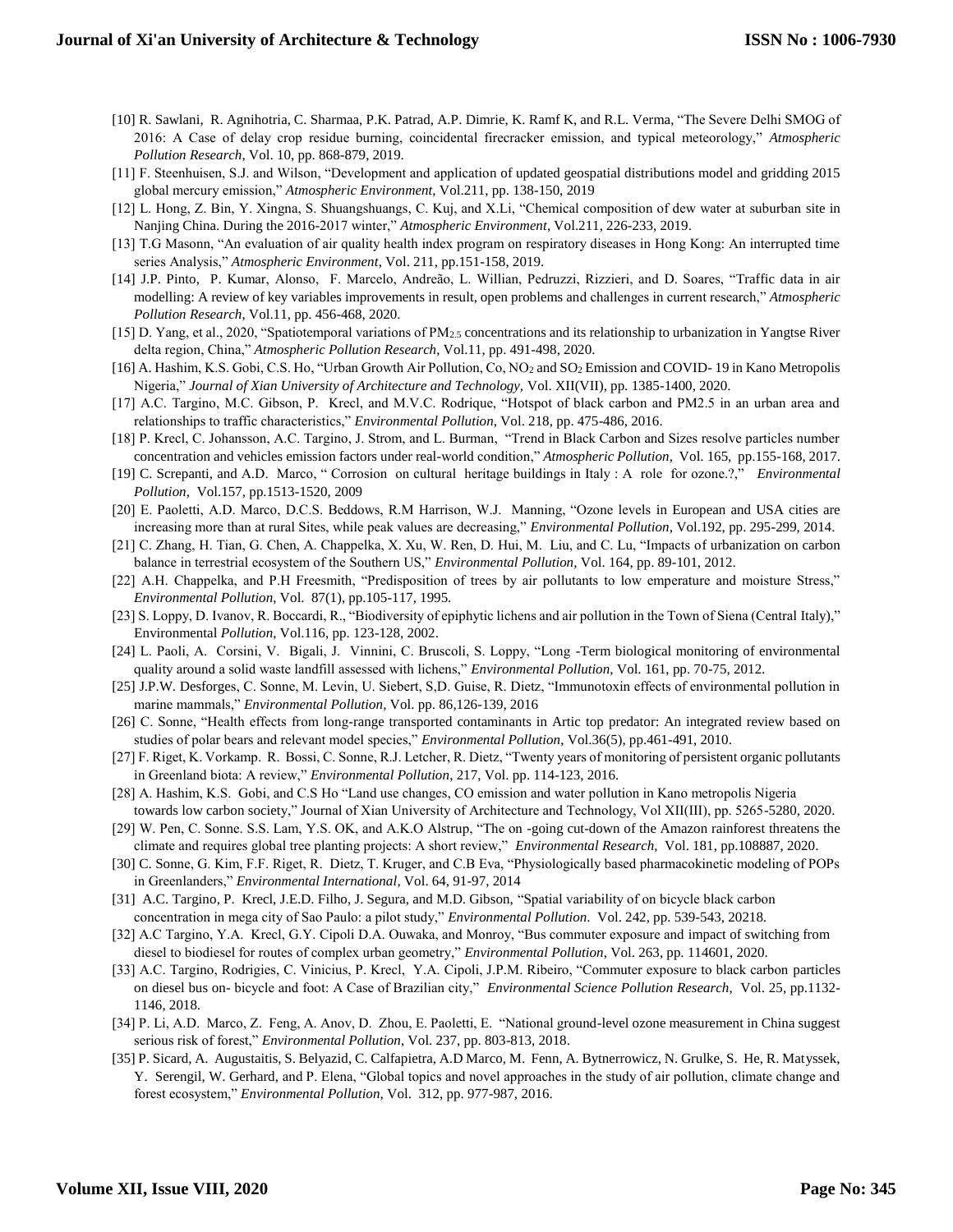- [36] A.D. Marco, C. Proietti, I.Cionni, R. Fisher, A. Screpanti, and M. Vitale, "Future impacts of nitrogen deposition and climate change scenario on forest crown defoliation," *Environmental Pollution,* Vol.194, 171-180, 2014.
- [37] W. Ren, H. Tian, G. Chen, Lium, C. Zhang, A. Chappelka, and S. Pan, "Influence of ozone pollution and climate variability on grassland ecosystem productivity across China," *Environmental Pollution,* 149(3), 327-335, 2007
- [38] H.S. Heufield, and A.H. Chappelka, "Air pollution and vegetation effects research in national park and natural areas: implication for science, policy and management," *Environmental Pollution,* Vol.149(3), pp.124-132, 2007.
- [39] C. Zhang, H. Tian, A.H., Chappelka, W. Reng, H. Chen, S. Pan, and M. Liu, "Impacts of climate and atmospheric changes on carbon dynamic in the great smoky mountain national park," *Environmental Pollution*, Vol. 149(3), pp. 336-347, 2007
- [40] S.T Tan, H. Hashim, J.S. Lim. W.S. Ho, C.T. Lee, and J. Yan, "Energy and emissions benefits of renewable energy derived from municipal solid waste: Analysis of a low carbon scenario in Malaysia," *Applied Energy*, Vol.136, pp.797–804, 2014.
- [41] G. Koop, L. Tole, "Forecasting the European carbon market," *Journal of the Royal Statistical Society*, Vol. 176(3), pp. 723– 741, 2018.
- [42] A. Ibrahim, S.L. Pelsmakers, "Low-energy housing retrofit in North England: Overheating risks and possible mitigation strategies," *Building Services Engineering Research and Technology*, Vol.39(2), pp.161–172, 2018.
- [43] A.D Andersen, B. Johnson, "Low-carbon development and inclusive innovation systems," *Innovation and Development*, Vol.5(2), pp. 279–296, 2015.
- [44] J. Van Der Heijden, "Eco-financing for low-carbon building and cities: Value limit," *Urban Studies*, Vol. 54(12), pp. 2894- 2909, 2017.
- [45] T. Lees, M. Sexton, "An evolutionary innovation perspective on the selection of low and zero-carbon technologies in new housing," *Building Research and Information*, Vol.42(3), pp. 276–287, 2014.
- [46] P.K. Narayan, and S. Narayan, "Carbon dioxide emissions and economic growth: Panel data evidence from developing countries," *Energy Policy,* 38(1), 661–666, 2010.
- [47] R. Gupta. M. Kapsali, "Evaluating the "as-built" performance of an eco-housing development in the UK," *Building Services Engineering Research and Technology*, Vol. 37(2), pp. 220–242, 2016.
- [48] Y. Wang, H. Song., Y. Qi, "Developing low carbon cities through pilots," *Climate Policies*. Vol. 15, pp.81-103, 2015.
- [49] G. Ali, S. Abbas F. Mueen Qamer, F., "How effectively low carbon society development models contribute to climate change mitigation and adaptation action plans in Asia," *Renewable and Sustainable Energy Reviews*, Vol. 26, pp. 632–638, 2013.
- [50] A. Favero, R. Mendelsohn, "Using markets for woody biomass energy to sequester carbon in forests," Journal *of the Association of Environmental and Resource Economists*, Vol.1(1/2), pp. 75–95, 2014.
- [51] A. While, "Climate change and planning: Carbon control and spatial regulation," *The Town Planning Review,* Vol. 79 (1), pp. 8-38, 2008.
- [52] H.D. Mathews, P. Raymond, and S. Solomon, "Cumulative carbon as a policy framework for achieving climate stabilization" *Royal Society Stable,* Vol. 9, pp. 4365-4379, 2013.
- [53] P. Ciais "The carbon balance of Africa: synthesis of recent research studies," *Physical and Engineering Sciences*, Vol. 369(1943), pp. 2038–2057, 2011.
- [54] R. Horne, T. Dalton, "Transition to low carbon? An analysis of socio-technical change in housing renovation," *Urban Studies*, Vol. 51(16), pp. 3445–3458, 2014.
- [55] L. Clarke, C. Gleeson, C. Winch, "What kind of expertise is needed for low energy construction.?," *Construction Management and Economics,* Vol.35(3), 78–89, 2017.
- [56] W. Pan, and Y. Ning, "A socio-technical framework of zero-carbon building policies," *Building Research and Information*, Vol. 43(1), pp. 94–110, 2015.
- [57] C.W.F. Yu, J.T., Kim, "Low-carbon housings and indoor air quality," *Indoor and Built Environment*, Vol. 21(1), pp. 5–15, 2012.
- [58] A. Genus, K. Theobald, "Creating low-carbon neighbourhoods: a critical discourse analysis," *European Urban and Regional Studies*, Vol. 23(4), pp.782–797, 2016.
- [59] R. Wang, et al. "Path towards achieving of China's 2020 carbon emission reduction targets- a discussion of low carbon energy policies at province level," *Energy Policy*, Vol. 35 (5), pp. 2740-2747, 2011.
- [60] C. Cherry, C. Hopfe, B. MacGillivray, N. Pidgeon "Media discourses of low carbon housing: The marginalisation of social and behavioural dimensions within the British broadsheet press," *Public Understanding of Science*, Vol. 24(3), pp.302–310, 2015.
- [61] K. Klingenberg, M. Kernagis, M. Knezovich, "Zero energy and carbon buildings based on climate-specific passive building standards for North America," *Journal of Building Physics*, Vol. 39(6), pp. 503–521, 2015.
- [62]E Hache, D. Leboullenger, and V. Mignon, "Beyond average energy consumption in the French residential housing market: A household classification approach," *Energy Policy*, Vol. 107, 82–95, 2017.
- [63] G. Ali, P. Nathsuda, and C. Shenghui, "Decarbonization Action Plans Using Hybrid Modeling for a Low-Carbon Society: The Case of Bangkok Metropolitan Area," *Journal of Cleaner Production*, Vol.168, pp 940–51, 2017.